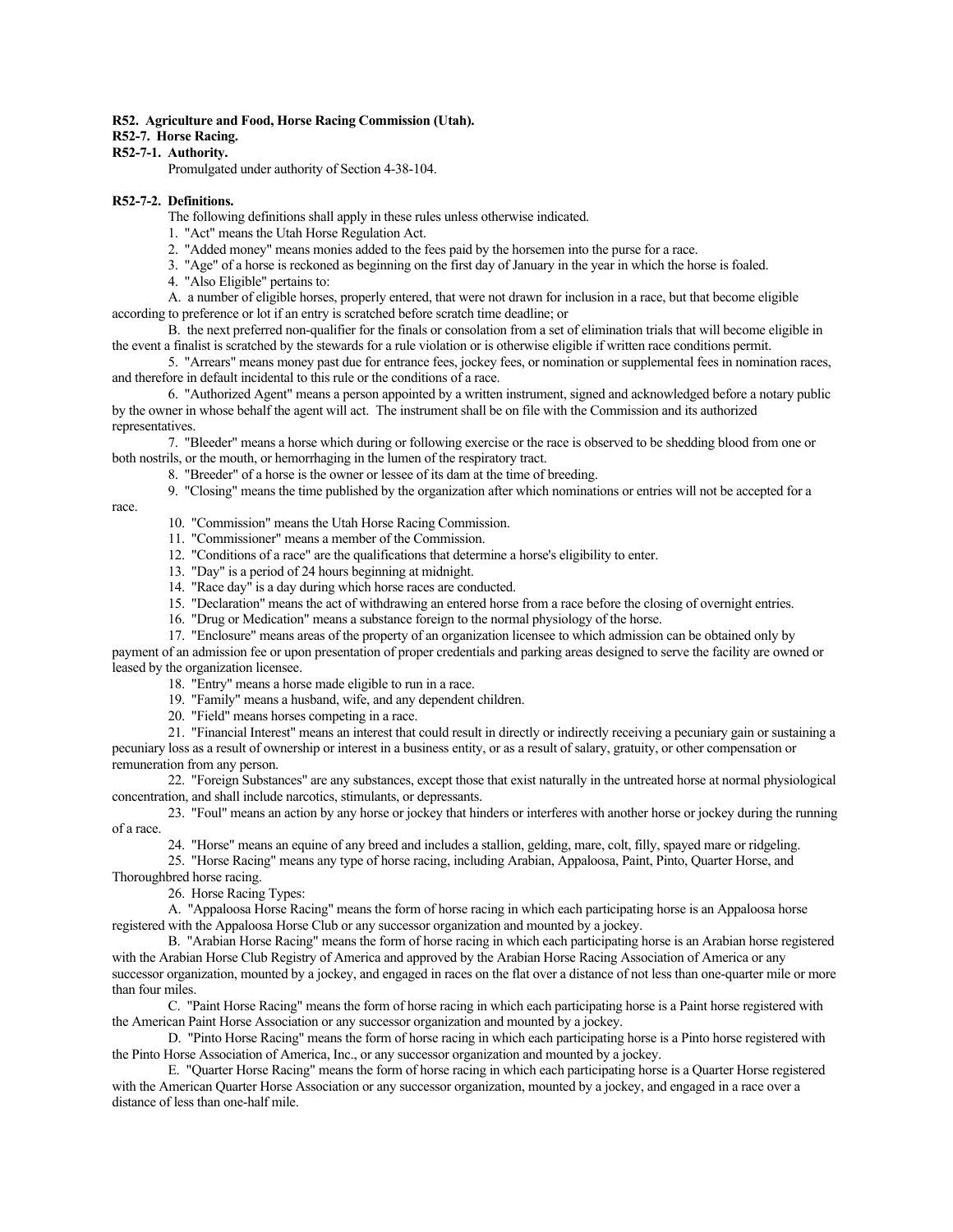F. "Thoroughbred Horse Racing" means the form of horse racing in which each participating horse is a Thoroughbred horse registered with the Jockey Club or any successor organization, mounted by a Jockey, and engaged in races on the flat.

27. "Inquiry" means the stewards immediate investigation into the running of a race which may result in the disqualification of one or more horses.

28. "Jockey" means the rider licensed to race.

29. "Jockey Agent" means a licensed authorized representative of a jockey.

30. "Lessee" means a licensed owner whose interest in a horse is by virtue of a completed Commission-approved lease form attached to the registration certificate and on file with the Commission.

31. "Lessor" means the owner of the horse that is leased.

32. "Maiden" means a horse that has never won a race recognized by the official race records of the particular horse's breed registry. A maiden which has been disqualified after finishing first is still a maiden.

33. "Minor" means any individual under 18 years of age.

34. "Nominator" means the person who nominated the horse as a possible contender in a race.

35. "Objection" means:

A. a written complaint made to the Stewards concerning a horse entered in a race and filed two hours before the scheduled post time for the first race on the day which the questioned horse is entered; or

B. a verbal claim of foul in a race lodged by the horse's jockey, trainer, owner, or the owners licensed Authorized Agent before the race is declared official.

36. "Occupation License" means a requirement for any person acting in any capacity within the enclosure during the race meeting.

37. "Occupation Licensee" means a person who has obtained an occupation license.

38. "Utah Bred Horse" means a horse that is sired by a stallion standing in Utah.

39. "Organization License" means a requirement of any person desiring to conduct a race meeting within Utah.

40. "Organization Licensee" means any person receiving an organization license.

41. "Owner" means any person who holds, in whole or in part, any rights, title, or interest in a horse, or any lessee of a horse who has been issued a currently valid owner's license as a person responsible for such horse.

42. "Person" means any individual, corporation, partnership, syndicate, another association or entity.

43. "Post Position" means the position in the starting gate assigned to the horse for the race.

44. "Post Time" means the advertised time for the arrival of the horses at the start of the race.

45. "Protest" means a written complaint, signed by the protester, against any horse which has started in a race and shall be made to the Stewards within 48 hours after the running of the race, except as noted in Subsection R52-7-10(8).

46. "Race Meeting" means the entire period not to exceed 20 calendar days separating any race days for which an organization license has been granted to a person by the Commission to hold horse racing.

47. "Allowance" means a race in which eligibility or the weight to be carried are based upon the horse's past performance over a specified time.

48. "Handicap" means a race in which the weights to be carried by the entered horses are assigned according to the Racing Secretary's evaluation of each horse's potential to equalize their respective chances of winning.

49. "Invitational" means a race in which the competing horses are selected by inviting their owners to enter specific horses.

50. "Match" means a race contest between two horses with earlier consent by the Commission under conditions agreed to by the owners.

51. "Nomination" means a race in which the subscription to a payment schedule nominates and sustains the eligibility of a particular horse. Nominations shall close at least 72 hours before the first post time of the day the race is originally scheduled to be run.

52. "Progeny" means a race restricted to the offspring of a specific stallion or stallions.

53. "Purse Race (Overnight)" means any race in which entries close less than 72 hours before its running.

54. "Schooling Race" means a preparatory race for entry qualification in official races that conform to requirements adopted by the Commission.

55. "Stakes" means a race which is eligible for stakes or "black-type" recognition by the particular breed registry.

56. "Trials" means a set of races in which eligible horses compete to determine the finalists for a purse in a nominated race.

57. "Restricted Area" means any area within the enclosure where access is limited to licensees whose occupation requires

access. Those areas which are restricted shall include the barn area, paddock, test barn, Stewards Tower, race course, or any other area designated restricted by the organization licensee or the Commission. Signs giving notice of restricted access shall be prominently displayed at each entry point.

58. "Rules" means the rules herein prescribed and any amendments or additions.

59. "Scratch" means the act of withdrawing an entered horse from a race after the closing of overnight entries.

60. "Scratch Time" means the deadline set by the organization licensee for the withdrawing of entered horses.

61. "Starter" means the horse whose stall door of the starting gate opens in front of such horse when the starter dispatches

the horses.

62. "Subscription" means the act of nominating a horse to a nomination race.

63. "Week" means a period of seven days beginning at 12:01 a.m., Monday during which races are conducted.

# **R52-7-3. Commission Powers and Jurisdiction.**

1. Description and Powers. The Utah Horse Racing Commission is an administrative body created by Section 4-38-103.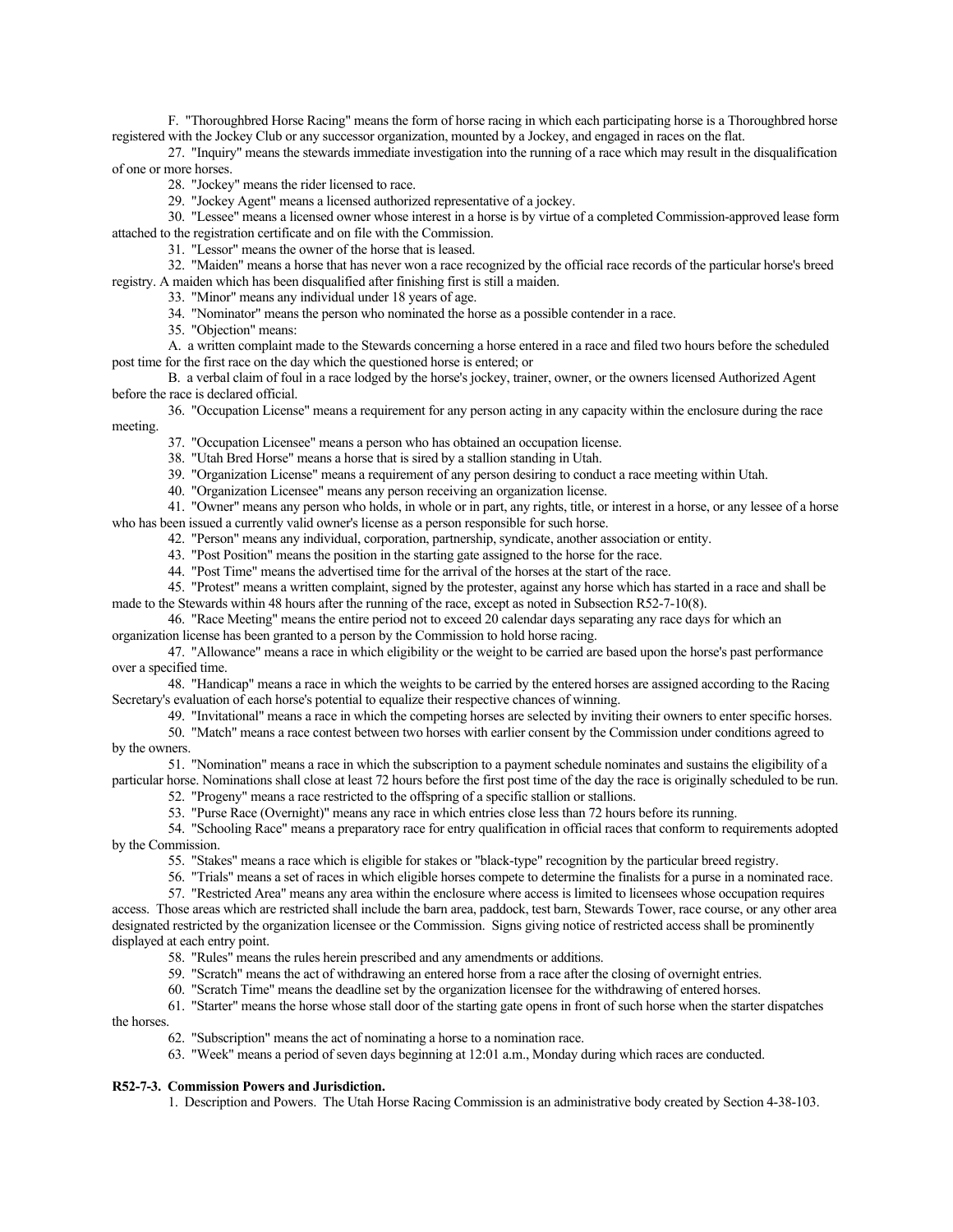The Commission consists of five members that are appointed by the governor, and whose powers and duties are prescribed by the legislature. The Commission appoints an executive director who is the administrative head of the agency, and the Commission determines the duties of the executive director. The Commission shall have supervision of any sanctioned race meetings held in Utah, any occupation and organization licensees in the State, and any persons on the property of an organization licensee.

2. Jurisdiction. Without limitations by specific mention hereof, the stated purposes of the rules promulgated are:

A. to encourage agriculture and breeding of horses in this state;

B. to maintain race meetings held in the state of the highest quality and free of any horse racing practices that are corrupt, incompetent, dishonest or unprincipled;

C. to maintain the appearance as well as the fact of complete honesty and integrity of horse racing in this state; and

D. to generate public revenues.

E. Commission jurisdiction of a race meet commences one hour before post time and ends one hour following the last posted race.

3. Controlling Authority. The law, the rules, and the orders of the Commission supersede the conditions of a race meeting and govern Thoroughbred, Quarter Horse, Appaloosa, Arabian, Paint and Pinto racing, except in the event they can have no application to a specific type of racing. In the latter case, the Stewards may enforce rules or conditions of The Jockey Club for Thoroughbred racing, the American Quarter Horse Association for Quarter Horse racing; the Appaloosa Horse Club for Appaloosa racing; the Arabian Horse Racing Association of America for Arabian racing; the American Paint Horse Association for Paint racing; and the Pinto Horse Association of America, Inc., for Pinto racing; if such rules or conditions are not inconsistent with the Laws of Utah and the Rules of the Commission.

4. Commission Meetings. The following provisions govern any meeting at which a voting majority of Commission members appear at the anchor location, by telephone, or electronically pursuant to Section 52-4-207:

A. If enough Commission members to constitute a voting majority intend to participate electronically or by telephone, public notices of the meeting shall be posted. In addition, the notice shall specify the anchor location where the members of the Commission not participating electronically or by telephone will be meeting and where interested persons and the public may attend, monitor, and participate in the open portions of the meeting.

B. Notice of the meeting and the agenda shall be posted at the anchor location. Written or electronic notice shall also be posted on the Public Notice Website. These notices shall be provided at least 24 hours before the meetings.

C. Notice of the possibility of an electronic meeting shall be given to the Commission members at least 24 hours before the meeting. In addition, the notice shall describe how a Commission member may participate in the meeting electronically or by telephone.

D. When notice is given of the possibility of a member appearing electronically or by telephone, any Commission member may do so and shall be counted as present for purposes of a quorum and may fully participate and vote on any matter coming before the Commission. At the commencement of the meeting, or at such time as any Commission member initially appears electronically or by telephone, the chair shall identify for the record those who are appearing by telephone or electronically. Votes by members of the Commission who are not at the physical location of the meeting shall be confirmed by the chair.

E. The anchor location, unless otherwise designated in the notice, shall be at the offices of the Department of Agriculture and Food, 350 N Redwood Road, Salt Lake City, Utah. The anchor location is the physical location from which the electronic meeting originates or from which the participants are connected. In addition, the anchor location shall have space and facilities so that interested persons and the public may attend, monitor, and participate in the open portions of the meeting.

5. Punishment by The Commission. Violation of the act and rules promulgated by the Commission, whether or not a penalty is fixed therein, is punishable in the discretion of the Commission by denial, revocation or suspension of any license; by fine; by exclusion from racing enclosures under the jurisdiction of the Commission; or by any combination of these penalties. Fines imposed by the Commission shall not exceed \$10,000 against individuals for each violation of any rules promulgated by the Commission, any Order of the Commission, or for any other action which, in the discretion of the Commission, is a detriment or impediment to horse racing, according to Subsection 4-38-301(4).

6. Extension for Compliance. If a licensee fails to perform an act or obtain required action from the Commission within the time prescribed therefore by these rules, the Commission, at some subsequent time, may allow the performance of such act or may take the necessary action with the same effect as if the same were performed within the prescribed time.

7. Notice to Licensee. When notice is required to be given by the Commission or the Stewards, the notice shall be given in writing by personal delivery to the person to be notified or by mailing, to the last known address furnished to the Commission; or may be given as is provided for service of process in a civil proceeding in Utah and pursuant to Title 63G, Chapter 4, Administrative Procedures Act.

8. Location for Information or Filing with Commission. When information is requested or a notice in any matter is required to be filed with the Commission, such notice shall be delivered to an authorized representative of the Commission at an Office of the Commission on or before the filing deadline. Offices of the Commission are currently located at: Utah Department of Agriculture and Food, 350 North Redwood Road, Salt Lake City, UT 84116.

9. Public Inspection of Documents. Forms adopted by the Commission together with any rules and other written statements of policy or interpretation; and any final orders, decisions, and opinions, formulated, adopted, or used by the Commission in the discharge of its functions are available for public inspection at the office.

10. Forms and Instruction. The following forms and instructions for their use have been adopted by the Commission:

A. Apprentice Jockey Certificate;

B. Authorized Agent Agreement;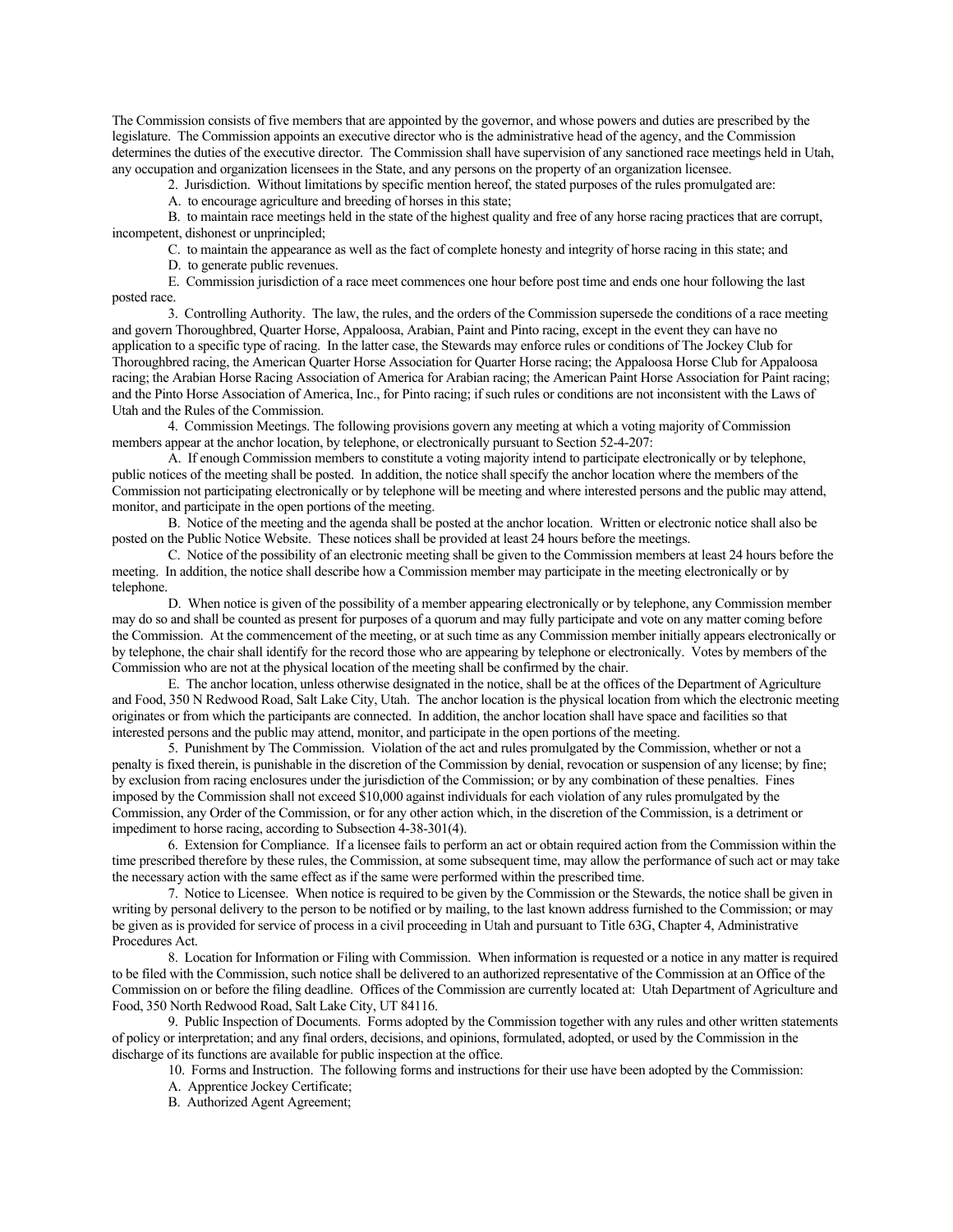- C. Fingerprint Card;
- D. Identifier's Daily Report;
- E. Lease Agreement;
- F. Occupation Licensee Application;
- G. Occupation License Renewal Application;
- H. Open Claim Certificate;
- I. Organization's Daily Report;
- J. Organization Licensee Application;
- K. Petition for Declaratory Ruling;
- L. Petition for Promulgation, Amendment or Repeal of Rule;
- M. Petition in and before the Utah Horse Commission;
- N. Postmortem Examination Report;
- O. Stable Name, Corporation, Partnership or Syndicate Registration Form;
- P. Stewards' Daily Report;
- Q. Stewards' Hearing Notice;
- R. Stewards' Hearing Reports;
- S. Subpoena, Steward and Commission; and
- T. Test Barn Diuretic Approval Form.

11. Forms for substituting petitions for promulgating or repealing of rules, and for requests for declaratory ruling are available at the Utah Department of Agriculture and Food.

### **R52-7-4. Racing Organization.**

1. Allocation of Racing Dates. The Commission shall allocate racing dates for the conduct of horse race meetings within this State for such time periods and at such racing locations as the Commission determines will best serve the interests of the people of Utah in accordance with Title 4, Chapter 38, the Utah Horse Regulation Act. Upon a finding by the Commission that the allocation of racing dates for any year is completed, the racing dates allocated shall be subject to reconsideration or amendment only for conditions unforeseen at the time of allocation.

2. Application for License and Days to Conduct a Horse Race Meeting. Each person who intends to conduct a horse race meeting shall file an application with the Commission no later than August 1 of the preceding calendar year. Any prospective applicant for license and days to conduct a horse race meeting failing to timely file the application for license may be disqualified and its application for license refused summarily by the Commission.

3. Commission may Demand Information. The Commission may require any racing organization or prospective racing organization to furnish the Commission with a detailed proposal and disclosures as to its proposed racing program, purse, program, financial projections, racing officials, principals or shareholders, plants, premises, facility, finances, lease arrangements, agreements, contracts, and such other information as the Commission may require to determine the eligibility and qualification of the organization to conduct a race meeting, in addition to that required in the application form set forth in Subsection R52-7-4(4) and as required by Section 4-38-4.

4. Application for Organization License. Any person desiring to conduct a horse race meeting where the public is charged an admission fee shall apply to the Commission for an organization license. The application shall be made on a form prescribed and furnished by the Commission. The application shall contain the following information:

- A. the dates on which and location where the applicant intends to conduct the race meeting;
	- B. the name and mailing address of the person making the application;

C. if the applicant is a corporation, a certified copy of the Articles of Incorporation and Bylaws, the names and mailing addresses of any stockholders who own at least 3% of the total stock issued by the corporation, officers, and directors, and the number of shares of stock owned by each;

D. if the applicant is a partnership, a copy of the partnership agreement, and the names and mailing addresses of general and limited partners with a statement of their respective interest in the partnership;

E. a description of photographic equipment, video equipment, and copies of any proposed lease or purchase contract or service agreement;

F. copies of any agreements with concessionaires or lessees, together with schedules of rates charged for performance of any service or for sale of any article within the enclosure, whether directly or through the concessionaire;

G. schedule of admission prices to be charged;

H. balance sheets and profit and loss statements for each of the three fiscal years immediately preceding the application, or for the period of organization if less than three years. If the applicant has not completed a full fiscal year since its organization, or if it acquires or is to acquire the majority of its assets from a predecessor within the current fiscal year, the financial information shall be given for the current fiscal year. Financial information shall be accompanied by an unqualified opinion of a Certified Public Accountant, or if the opinion is given with qualifications, the reasons for the qualifications shall be stated;

I. a schedule of stall rent, entry fees, or any other charges to be made to the horsemen or public not mentioned in this section; and

J. any other information the Commission may require. For applicants requesting to conduct non pari-mutuel racing, the licensee fee shall not be less than \$25.

5. A separate application upon a form prescribed and furnished by the Commission shall be filed for each race meeting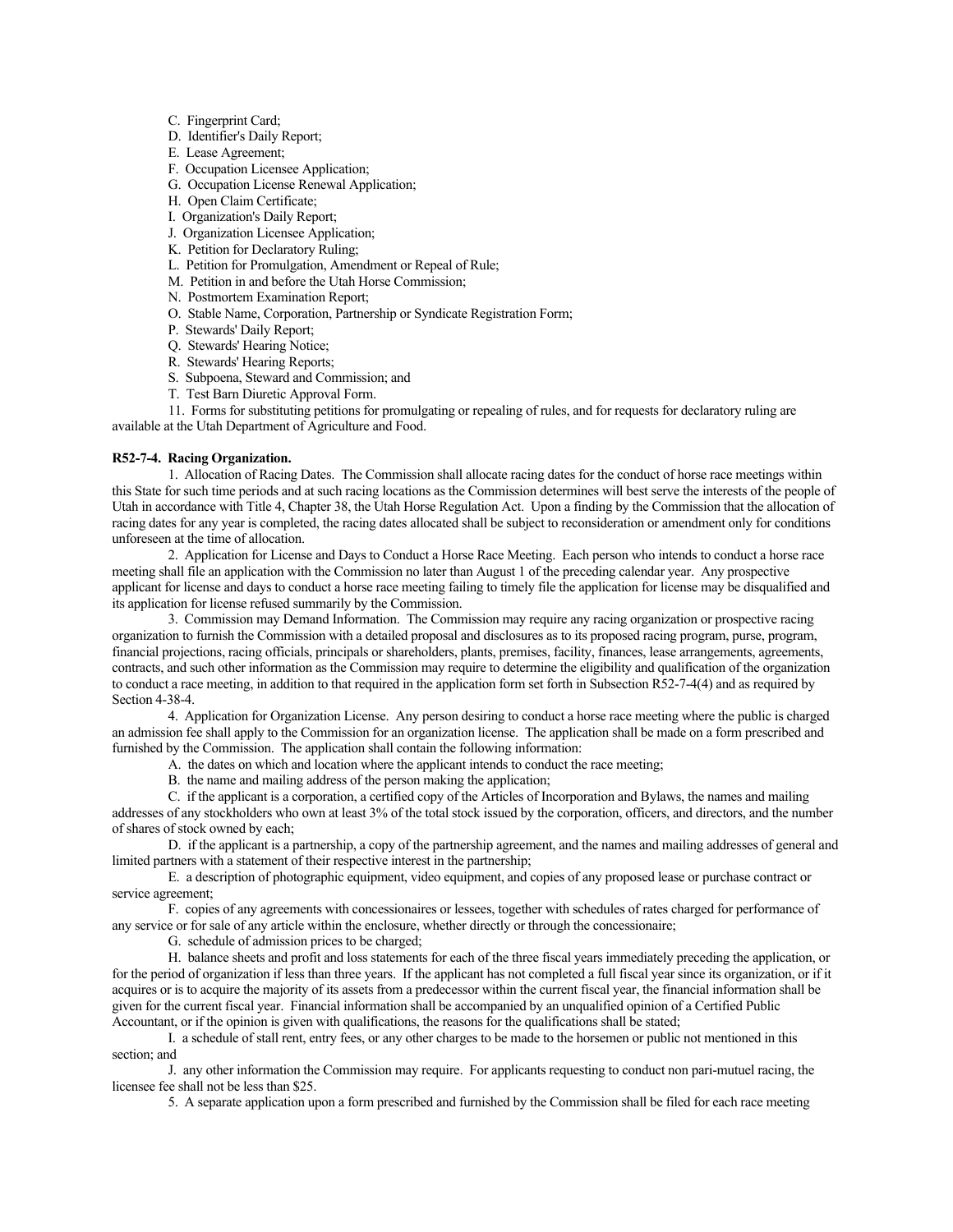which such person proposes to conduct. The application, if made by a person, shall be signed and verified under oath by the person; and if made by more than one person or by a partnership, shall be signed and verified under oath by at least two of the persons or members of the partnership; and if made by an association, a corporation, or any other entity, shall be signed by the President, attested to by the Secretary under the seal of such association or corporation, if it has a seal, and verified under oath by one of the signing officers.

6. No person shall own any silent or undisclosed interest in any entity requesting an organization license. No organization license shall be issued to any applicant that fails to comply with this rule. No incomplete license application shall be considered by the Commission.

7. In considering the granting or denying of an organization's application for a license to conduct horse racing with the non pari-mutuel system of wagering, the following criteria, standards, and guides should be considered by the Commission:

- A. public interest;
- a. safety;
- b. morals;
- c. security;
- d. municipal comments; and
- e. state and local revenues;
- B. track location;
- a. traffic flow;
- b. support services such as hotels or restaurants;
- c. labor supply;
- d. public services such as police or fire; and
- e. proximity to competition;
- C. number of tracks running or making application;
- a. size;
- b. type of racing; and
- c. days;
- D. adequacy of track facilities;
- E. experience in racing of applicant and management;
- a. length;
- b. type; and
- c. success or failure;
- F. financial qualifications of applicant, applicant's partners, officers, associates, and shareholders, including contract

#### services;

- a. financial history;
- (1) records; and
- (2) net worth;
- G. qualifications of applicant, applicant's partners, officers, associates, and shareholders including contract services;
- a. arrest record;
- b. conviction record;
- c. litigation record, civil or criminal; and
- d. law enforcement intelligence;
- H. official attitude of local government involved;
- I. anticipated effect upon breeding and horse industry in Utah;
- J. effect on saturation of non pari-mutuel market;
- K. anticipated effect upon state's economy;
- a. general economy;
- (1) tourism;
- (2) employment; and
- (3) support industries;
- b. government revenue;
- (1) direct or indirect tax; and
- (2) direct or indirect income;
- L. attitude of local community involved;
- M. the written attitude of horse industry associations;
- N. experience and credibility of consultants, advisors, and professionals;
- a. feasibility; and
- b. credibility and integrity of feasibility study;
- O. financial and economic integrity of financial plan;
- a. equity;
- (1) source;
- (2) amount;
- (3) position; and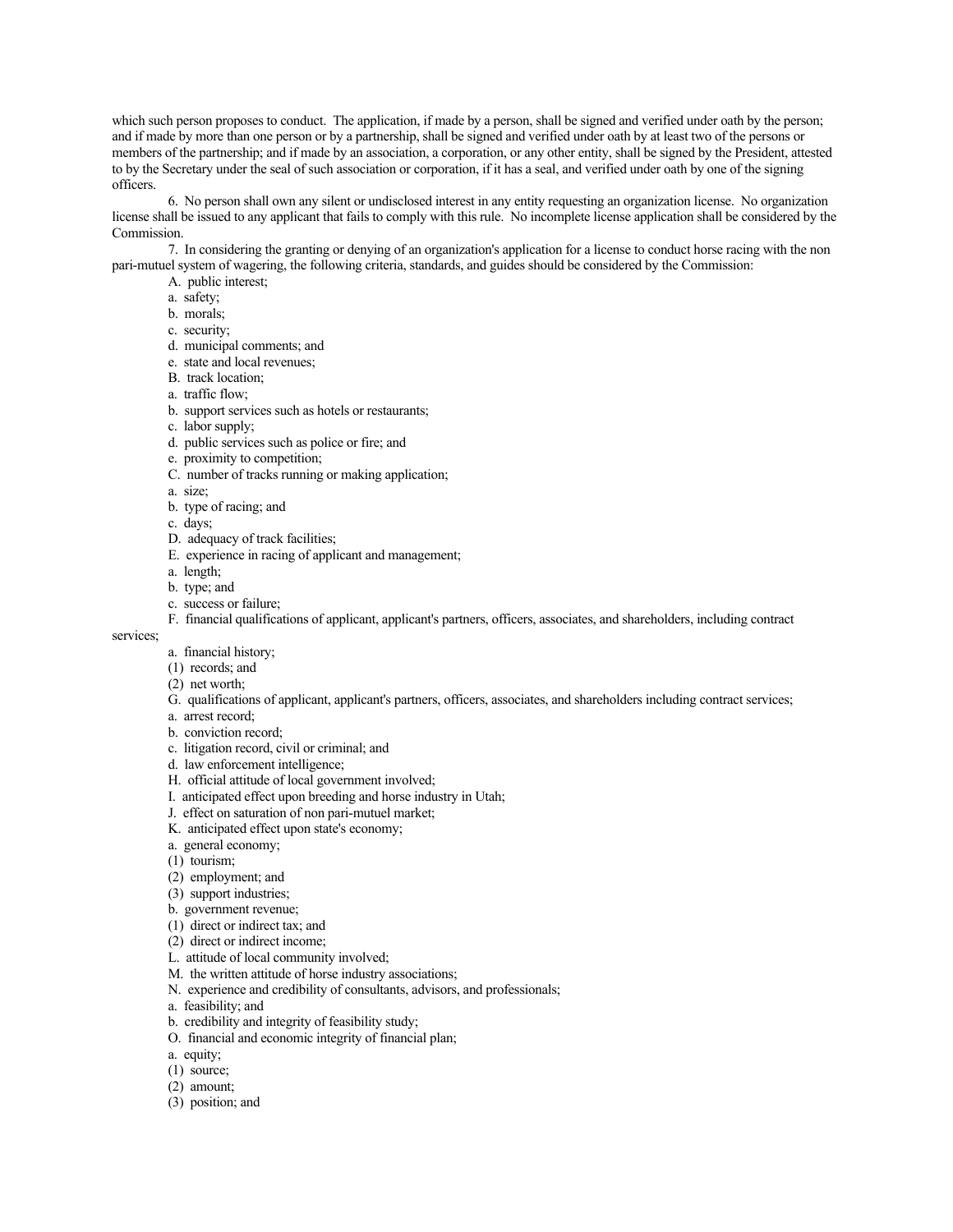- (4) type;
- b. debt;
- (1) source;
- (2) amount;
- (3) terms; and
- (4) repayment; c. equity to debt ratio;
- 
- (1) integrity of financing plan;
- i. identity of participants; ii role of participants;
- iii history of participants; and
- iv. law enforcement intelligence; and
- 
- P. apparent or non-apparent hope of financial success.

8. List of Shareholders. Each organization shall, if a corporation or partnership, maintain a current list of shareholders and the number of shares held by each. The list shall be available for inspection upon demand by the Commission or its representatives. The organization shall immediately inform the Commission of any change of corporate officers or directors, general or managing partners, or of any change in shareholders. If the organization is a publicly-held entity, it shall disclose the names and addresses of shareholders who own 3% of the outstanding shares of the organization. The organization shall immediately notify the Commission of any stock options, tender offers, and any anticipated stock offerings. The Commission may refuse to issue a license to, or suspend the license of, any organization that fails to disclose the real name of any shareholders.

9. Denial of License. The Commission may deny a license to conduct a horse racing meeting when in its judgment it determines the proposed meeting is not in the public interest, or fails to serve the purposes of Title 4, Chapter 38, the Utah Horse Regulation Act, or fails to meet any requirements of state law or the Commission's rules. The Commission shall refuse to issue a license to any applicant who fails to provide the Commission with evidence of its ability to meet its estimated financial obligations for the conduct of the meeting.

10. Duty of Licensed Organization. Each organization shall observe and enforce the rules of the Commission. The license is granted on the condition that the organization, its officials, its employees, and its concessionaires shall obey the decisions and orders of the Commission. The organization shall not allow any wagering within the enclosure of the racing facility that might be construed as being in violation of the laws of Utah.

11. Conditions of A Race Meeting. The organization may impose conditions for its race meeting as it may consider necessary; except that conditions may not conflict with any requirements of Utah State Law or the rules, regulations and orders of the Commission. Such conditions shall be published in the Condition Book or otherwise made available to licensees participating in its race meeting. A copy of the conditions and nomination race book shall be published no later than 45 days before the commencement of the race meeting. A proof of such conditions and nomination race book shall be filed with the Commission no later than 45 days before printing. The conditions and nomination race book is subject to the approval of the Commission. The organization may impose requirements, qualifications, requisites, and track rules for its race meeting as it may consider necessary; provided requirements, qualifications, and track rules do not conflict with Utah State Law or the rules, regulations, and orders of the Commission. Such information shall be published in the Condition Book, posted on the organization's bulletin boards, or otherwise made available to licensees participating at its race meeting. Any requirements, qualifications, requisites or track rules imposed by the organization require earlier review and approval by the Commission, that reserves the right of final decision in matters pertaining to the conditions of a race meeting.

12. Right of Commission to Information. The organization may be asked to furnish the Commission, on forms approved by the Commission, a daily itemized report of the receipts of attendance, parking, concessions, commissions, and any other requested information. The organization shall also provide a corrected official program, completed race results charts approved by the Commission, and any other information the Commission may require. Such daily reports shall be filed with the Commission within 72 hours of the race day.

13. Duty to Compile Official Program. The organization shall compile an official program for each racing day that shall contain the names of the horses that are to run in each race together with their respective post positions, post time for first race, age, color, sex, breeding, jockey, trainer, owners or stable name, racing colors, weight carried, conditions of the race, the order in which each race shall be run, the distance to be run, the value of each race, a list of Racing Officials and track management personnel, and any other information the Commission may require. The Commission may direct the organization to publish in the program any other information and notices to the public as it deems necessary.

14. Duty to Maintain Racing Records. The organization shall maintain a complete record of races of each authorized race meeting of the same type of racing being conducted by the organization, and such records shall be maintained and retained for a period of five years. This requirement may be met by race records of Triangle Publications, the American Quarter Horse Association, the Appaloosa Horse Club, the American Paint Horse Association, other breed registry associations' racing records department, or other racing publications approved by the Commission.

15. Horsemen's Bookkeeper. The organization shall employ a Horsemen's Bookkeeper who shall maintain records as the organization and Commission shall direct. The records shall include the name, address, social security or federal identification number, and the state or country of residence of each horse owner, trainer, or jockey participating at the race meeting who has funds due or on deposit in the horseman's account. The Horsemen's Bookkeeper shall keep the riding accounts of the jockeys and shall disburse the received fees to the proper claimants. It shall be the duty of the Horsemen's Bookkeeper to receive and disburse the purses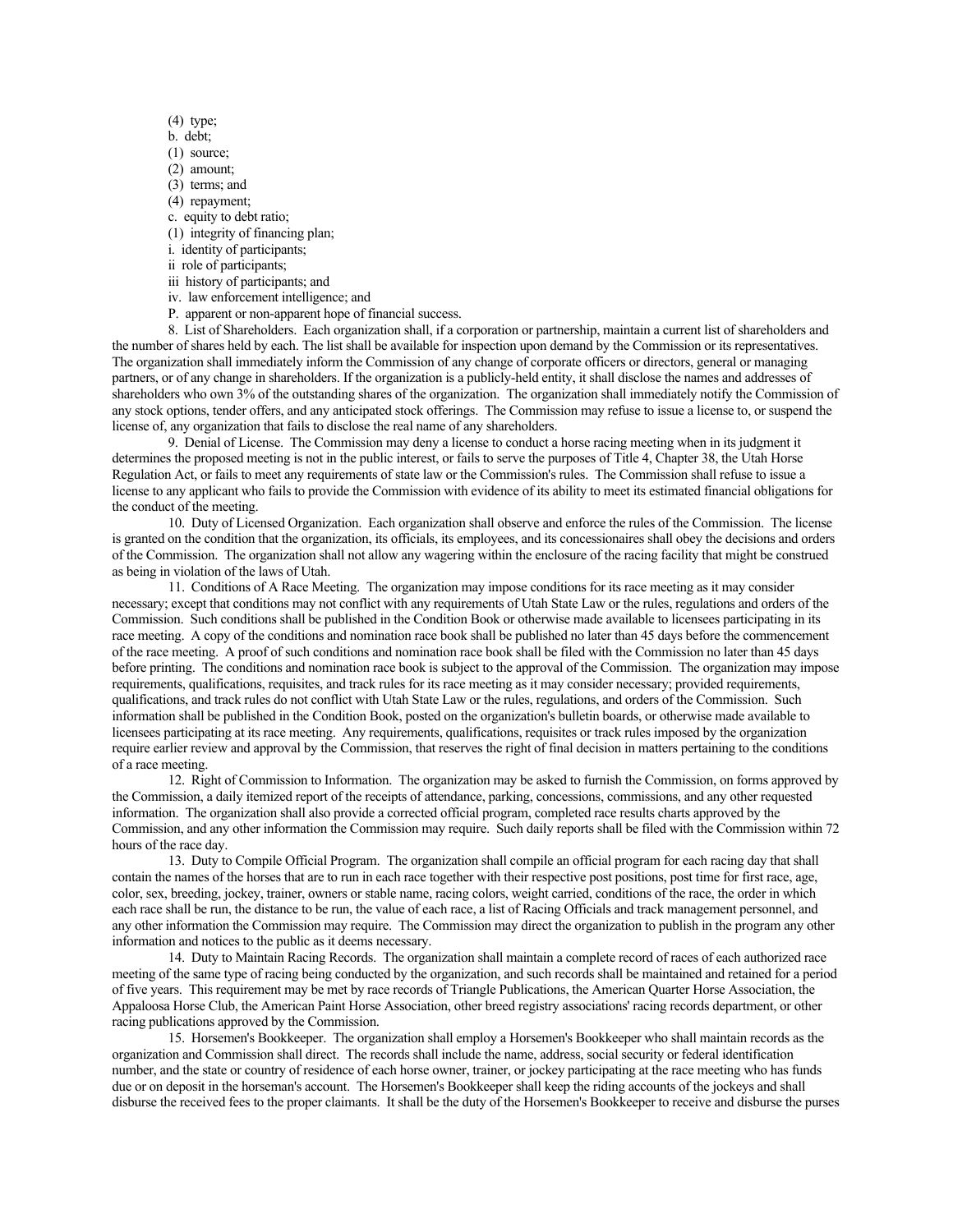of each race and any stakes, entrance money, jockey fees, and other monies that properly come into their possession, and make disbursements within 48 hours of receipt of notification from the testing laboratory that drug tests have cleared unless an appeal or protest has been filed with the Stewards or the Commission. The Horsemen's Bookkeeper may accept monies due belonging to other organizations or recognized meetings, provided prompt return is made to the organization to which the money is due. Upon written request, the Horsemen's Bookkeeper shall, within 30 days after the meeting, disburse any monies to the persons entitled to receive them. The Horsemen's Bookkeeper shall maintain a file of required statements of partnerships, syndicates, corporations, assignments of interest, lease agreements, and registrations of authorized agents. Records and monies of the Horsemen's Bookkeeper shall be kept separate and apart from any other of the organization and are subject to inspection by the Commission at any time.

16. Accounting Practices and Responsibility. The organization and its managing officers shall ensure that purse monies, disbursements, and appropriate nomination race monies are available to make timely distribution in accordance with the state law, the rules of the Commission, the organization rules, and race conditions. Copies of nomination payment race contracts, agreements, and conditions shall be submitted to the Commission and related reporting requirements fulfilled as specified by the Commission. Subject to approval of the Commission, the organization shall maintain on a current basis a bookkeeping and accounting program under the guidance of a Certified Public Accountant. The Commission may require periodic audits to determine that the organization has funds available to meet those distributions for the purposes required by state law, the rules of the Commission, the conditions and nomination race program of the race meeting, and the obligations incurred in the daily operation of the race meeting. Annually, the organization shall file a copy of tax returns, a balance sheet, and a profit and loss statement.

17. Electronic Photo Finish Device. Each organization shall install and maintain in good service an electronic photo finish device for photographing the finishes of races and recording the time of each horse in hundredths of a second, when applicable, to assist the placing judges and the Stewards in determining the finishing positions and time of the horses. Before first use, the electronic photo finish device must be approved by the Commission, and a calibration report shall be filed with the Commission by January 1 of each year. A photograph of each finish shall be promptly posted for public view in at least one conspicuous place in the public enclosure.

18. Videotape Recording of Races. Each organization shall install and operate a system to provide a videotape recording of each race so that such recording clearly shows the position and action of the horses and jockeys at close enough range to be easily discernible. A video monitor shall be located in the Stewards' Tower to assist in reviewing the running of the races. Before first use, the videotape recording system and location and placement of its equipment shall be approved by the Commission. Each race other than a race run solely on a straight course may be recorded by use of at least two cameras to provide panoramic and head-on views of the race. Races run solely on the straight course shall be recorded by the use of at least one camera to provide a head-on view. Except with earlier approval of the Commission, organizations shall maintain an auxiliary videotape recording camera and player in case of breakdown or malfunction of a primary videotape recording camera or player.

19. Identification of Photo Finish Photographs and Videotape Recordings. Photo finish photographs and videotape recordings required by these rules shall be identified by indicating thereon, the date, number of the race, and the name of the racetrack at which the race is held.

20. Altering Official Photographs or Recordings. No person shall cut, mutilate, alter, or change any photo finish photograph or videotape recording for deceit or fraud of any type.

21. Preservation of Official Photographs and Recordings. Organizations shall keep any photographic negatives and videotape recordings of races for at least 180 days after the close of their meeting. Upon request of the Commission, the organization shall furnish the Commission with a clear, positive print of any photograph of any race, or a kinescope print or copy of the videotape recording of any race.

22. Viewing Room Required. The organization shall maintain a viewing room for screening the videotape recording of the races for viewing by Racing Officials, jockeys, trainers, owners, and other interested persons authorized by the Stewards.

23. Office Space for The Commission. The organization shall provide within the enclosure adequate office space for use by the Commission and its authorized representatives, and shall provide such necessary office furniture and utilities as may be required for the conduct of the Commission's business and the collection of the public revenues at the organization's meetings.

24. Duty to Receive Complaints. The organization shall maintain a place where written complaints or claims of violations or objections of racetrack rules, regulations, and conditions; Commission rules; or Utah State Laws may be filed. A copy of any written complaint or claim filed with the organization shall be filed by the organization with the Commission or Commission representatives within 24 hours of receipt of the complaint or claim.

25. Bulletin Boards Required. The organization shall erect and maintain a glass enclosed bulletin board close to the Racing Secretary's Office in a place where access is granted to licensees, upon which official notices of the Commission shall be posted. The organization shall also erect and maintain a glass enclosed bulletin board in the grandstand area where access is granted to race day patrons, upon which official notices of the Commission shall be posted.

26. Communication Systems Required. The organization shall install and maintain in good service a telephonic communication system between the Stewards' stand, racing office, jockey room, paddock, testing barn, starting gate, video camera locations, and other designated places. The organization shall also install and maintain in good service a public address communication system for announcing the racing program, the running of the races, and any public service notices, as well as maintaining communications with the barn area for paddock calls and the paging of horsemen.

27. Ambulance Service. Subject to the approval of the Commission, the organization shall provide the services of an approved medical ambulance and its properly qualified attendants during the running of the race program at its meeting and, except with earlier permission of the Commission, during the hours the organization permits the use of its race course for training purposes. The organization shall also provide the service of a horse ambulance during the same hours. A means of communication shall be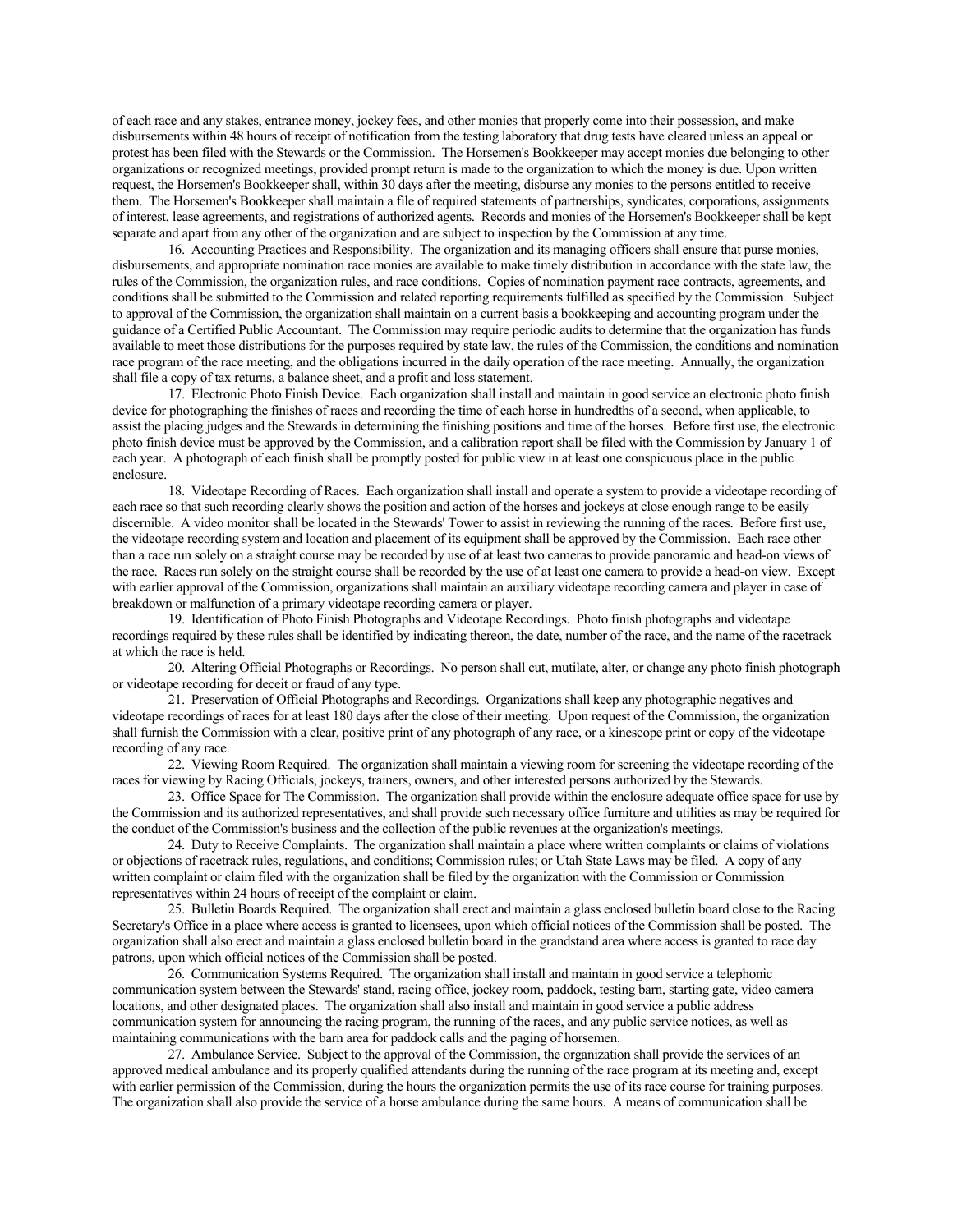provided by the organization between a staffed observation point such as the Stewards' Tower and Clocker's Stand for the race course and the place where the required ambulances and their attendants are posted for prompt response in the event of accident to any person or horse. In the event an emergency necessitates the departure of a required ambulance, the race course shall be closed until an approved ambulance is again available within the enclosure.

28. Safety of Race Course and Premises. The organization shall take cognizance of any complaint regarding the safety or uniformity of its race course or premises, and shall maintain in safe condition the race course and rails and other equipment required for the conduct of its races.

29. Starting Point Markers and Distance Poles. Permanent markers shall be located at each starting point to be utilized in the organization's racing program. The starting point markers and distance poles shall be of a size and in a position where they can be seen clearly from the Stewards' stand. The starting point markers and distance poles shall be marked with the appropriate distance and be the following colors:

TABLE

1/16 poles . . . black and white horizontal stripes

1/8 poles . . . green and white horizontal stripes 1/4 poles . . . red and white horizontal stripes

220 yards . . . green and white horizontal stripes

250 yards . . . blue

300 yards . . . yellow

330 yards . . . black and white horizontal stripes

350 yards . . . red

400 yards . . . black

440 yards . . . red and white horizontal stripes

550 yards . . . black and white horizontal stripes

660 yards . . . green and white horizontal stripes

770 yards . . . black and white horizontal stripes

870 yards . . . blue and white horizontal stripes

30. Grade and Distance Survey. A survey by a licensed surveyor of the race course, including starting chutes, indicating the grade and measurement of distances to be run shall be filed with the Commission before the first race meeting.

31. Physical Requirements for Non pari-Mutuel Racing Facility. In order for an organization to be granted a license to conduct non pari-mutuel racing, the facility shall meet the following physical requirements:

A. A regulation track shall be a straightaway course of 440 yards in length. The straightaway shall connect with an oval not less than one-half mile in circumference; except that the width may vary according to the number of horses started in a field, but a minimum of 20 feet shall be allowed for the first two horses with an additional five feet for each added starter.

B. The inner and outer rails shall extend the entire length of the straightaway and around the connecting oval; it shall be at least 30 inches and not more than 42 inches in height. A racetrack not approved by the Commission before January 1, 1993, shall otherwise have inner and outer rails of at least 38 inches and not more than 42 inches in height. It shall be constructed of metal not less than two inches in diameter, wood not less than two inches in thickness and six inches in width, or other construction material approved by the Commission. Whatever construction material is used must provide for the safety of both horse and rider. It shall be painted white and maintained at all times.

C. Stabling facilities should be adequate for the number of horses to be on hand for the meet. In no case will a track with less than 200 stalls be acceptable, without Utah Horse Commission approval.

D. Stands for Stewards and Timers shall be located exactly on the finish line and provide a commanding and uninterrupted view of the entire racing strip.

E. The paddock shall be spacious enough to provide adequate safety. The jockey's room shall be in or adjacent to the paddock enclosure and shall be equipped with separate but equal complete sanitation facilities including showers for both male and female riders. This area shall be fenced to keep out unauthorized persons and provide maximum security and safety. The fence shall be at least four feet high of chain link, v-mesh or similar construction.

F. A Test Barn with a minimum of two stalls shall be provided for purpose of collecting urine specimens. The Test Barn and a walking ring large enough to accommodate several horses cooling out at the same time shall be completely enclosed by a fence at least eight feet high of chain link, v-mesh or similar construction. There shall be only one entrance into the Test Barn enclosure that shall remain locked or guarded. Provisions shall be made in this area for an office to accommodate the needs of the Official Veterinarian and from which they can observe the stalls and the entrance into the Test Barn enclosure. The organization shall provide facilities for the immediate cooling and freezing of urine specimens, and shall make provisions for the specimens to be shipped to the laboratory packed in dry ice.

G. A grandstand or bleachers shall be provided for the spectators and shall provide for the comfort and safety of the spectators. Facilities shall include rest rooms and a public water supply.

32. Organization as the Insurer of the Race Meeting. Approval of a race meeting by the Commission does not establish the Commission as the insurer or guarantor of the safety or physical condition of the organization's facilities or purse of any race. The organization does thereby agree to indemnify, save and hold harmless the Utah Horse Commission from any liability arising from unsafe conditions of track facilities or grandstand and default in payment of purses. The organization shall provide the Commission with a certificate of adequate liability insurance.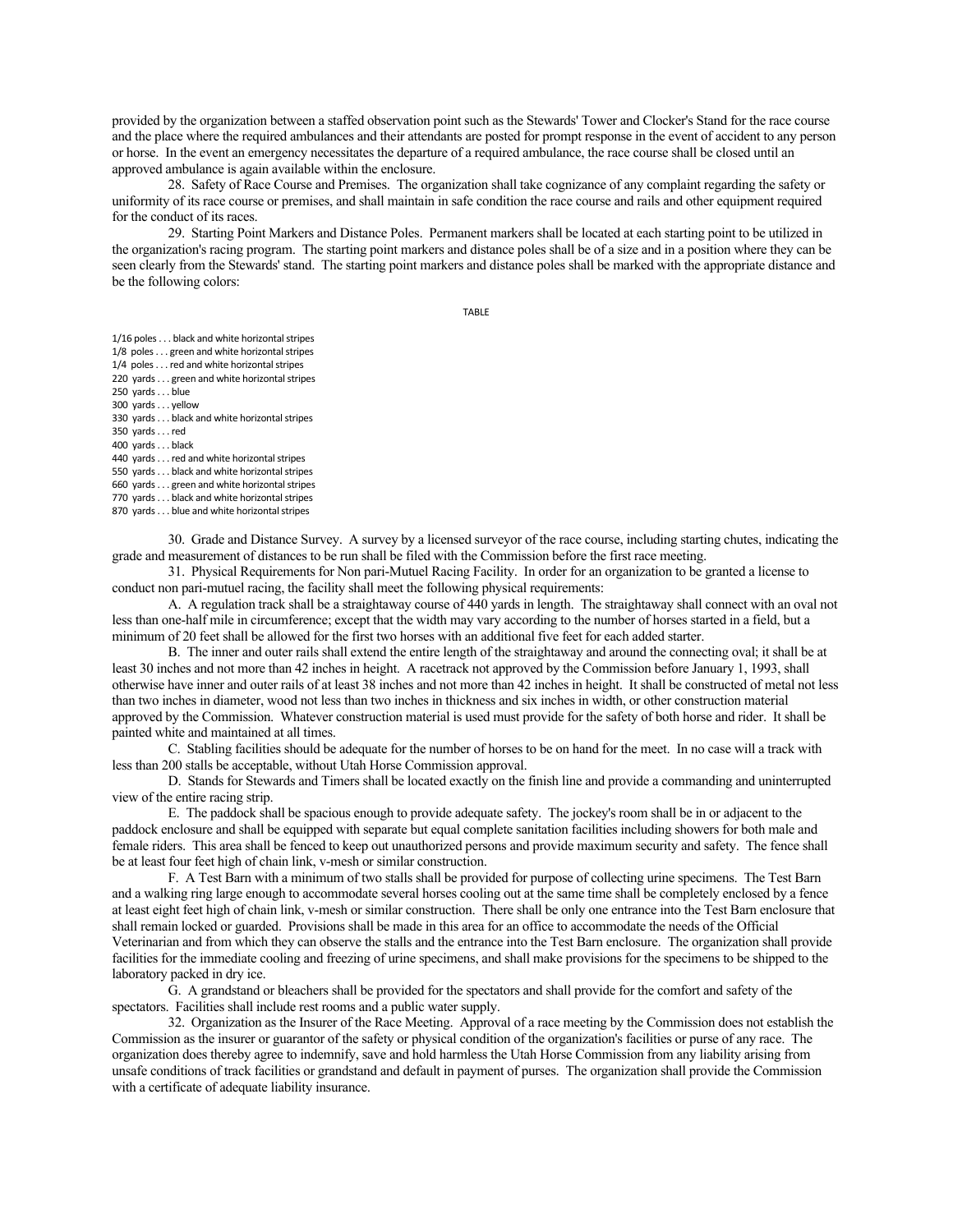### **R52-7-5. Occupation Licensing and Registration.**

1. Occupation Licenses. No person required to be licensed shall participate in a race meeting without their holding a valid license authorizing participation. Licenses shall be obtained before the time persons engage in their vocations upon racetrack grounds at any time during the calendar year for which the organization license has been issued. Each applicant will be required to provide one form of photo identification.

A. A person whose occupation requires acting in any capacity within any area of an enclosure shall pay the required fee and procure the appropriate license or licenses.

B. A person acting in any of the following capacities shall pay the required fee and procure the appropriate license or licenses. A list of required fees shall be available at the Utah Department of Agriculture and Food.

- a. owner trainer combination;
- b. owner;
- c. trainer;
- d. assistant trainer;
- e. jockey;
- f. veterinarian;
- g. pony rider;
- h. valet; or
- i. groom;

C. A person whose licenseidentification badge is lost or destroyed shall procure a replacement licenseidentification badge and shall pay the required fee.

D. The date of payment of required fees, as recorded by the Commission, shall be the effective date of issuance of a continuous occupation license. A person may have the option of a one or three-year license. The license fee shall be the annual fee for each category in which the person is licensed, the fee for a three-year license shall be three times the annual fee for each category in which the person is licensed. The license shall expire on December 31.

E. Each license applicant may be required to provide two complete sets of fingerprints on forms provided by or acceptable to the Commission and pay the required fee for processing the fingerprint cards through state and federal law enforcement agencies. If the fingerprints are of a quality not acceptable for processing, the licensee may be required to be re-fingerprinted.

F. Applicants for occupation licenses must be a minimum of 16 years of age. However, this shall not preclude dependent children under the age of 16 from working for their parents or guardian if their parents or guardian are licensed as a trainer or assistant trainer and permission has been obtained from the organization licensee. A trainer or their authorized representative signing a Test Barn Sample Tag shall be licensed and a minimum of 18 years of age.

2. Employment of Unlicensed Person. No organization, owner, trainer, or other licensee acting as an employer within the enclosure at an authorized race meeting shall employ or harbor within the enclosure any person required to be licensed by the Commission until the organization, owner, trainer, or other employer determines that the person required to be licensed has been issued a valid license by the Commission. No organization shall permit any owner, trainer, or jockey to own, train, or ride on its premises during a recognized race meeting unless the owner, trainer, or jockey has received a license to do so from the Commission. The organization or prospective employer may demand for inspection the license of any person participating or attempting to participate at its meeting, and the organization may demand for inspection the documents relating to any horse on its grounds.

3. Notice of Termination. Any organization, owner, trainer, or other licensee acting as an employer within the enclosure at an authorized race meeting shall be responsible for the immediate notification to the Commission and the organization conducting the race meeting of a termination of employment of a licensee. The employer shall make every effort to obtain the license badge from the employee and deliver the license badge to the Commission.

4. Application for License. An applicant for license shall apply in writing on the application forms furnished by the Commission.

5. License Identification Badge Requirements. The license identification badge may consist of the following information concerning the licensee:

- A. full name;
	- B. permanent address;
	- C. license capacity;
	- D. date of issue;
	- E. passport-type color photograph; and
	- F. date of birth.

G. License identification badges may be color coded as to capacity of occupation and eligibility for access to restricted areas. License holders, except jockeys riding in a race, shall wear a current identification badge while present in restricted areas of the enclosure or as otherwise specified in Subsection R52-7-5(1).

6. Honoring Official Credentials. Credentials issued by the Commission may be honored for admission at any gates and entrances and to any places within the enclosure. Automobiles with vehicle decals issued by the Commission to its members and employees shall be permitted ingress and egress at any point. Credentials issued by the National Association of State Racing Commissioners to its members, past members, and staff shall be honored by the organization for admission into the public enclosure when presented therefore by such persons.

7. License Subject to Conditions and Agreements.

A. Each license is subject to the conditions and agreements contained in the application and to state law.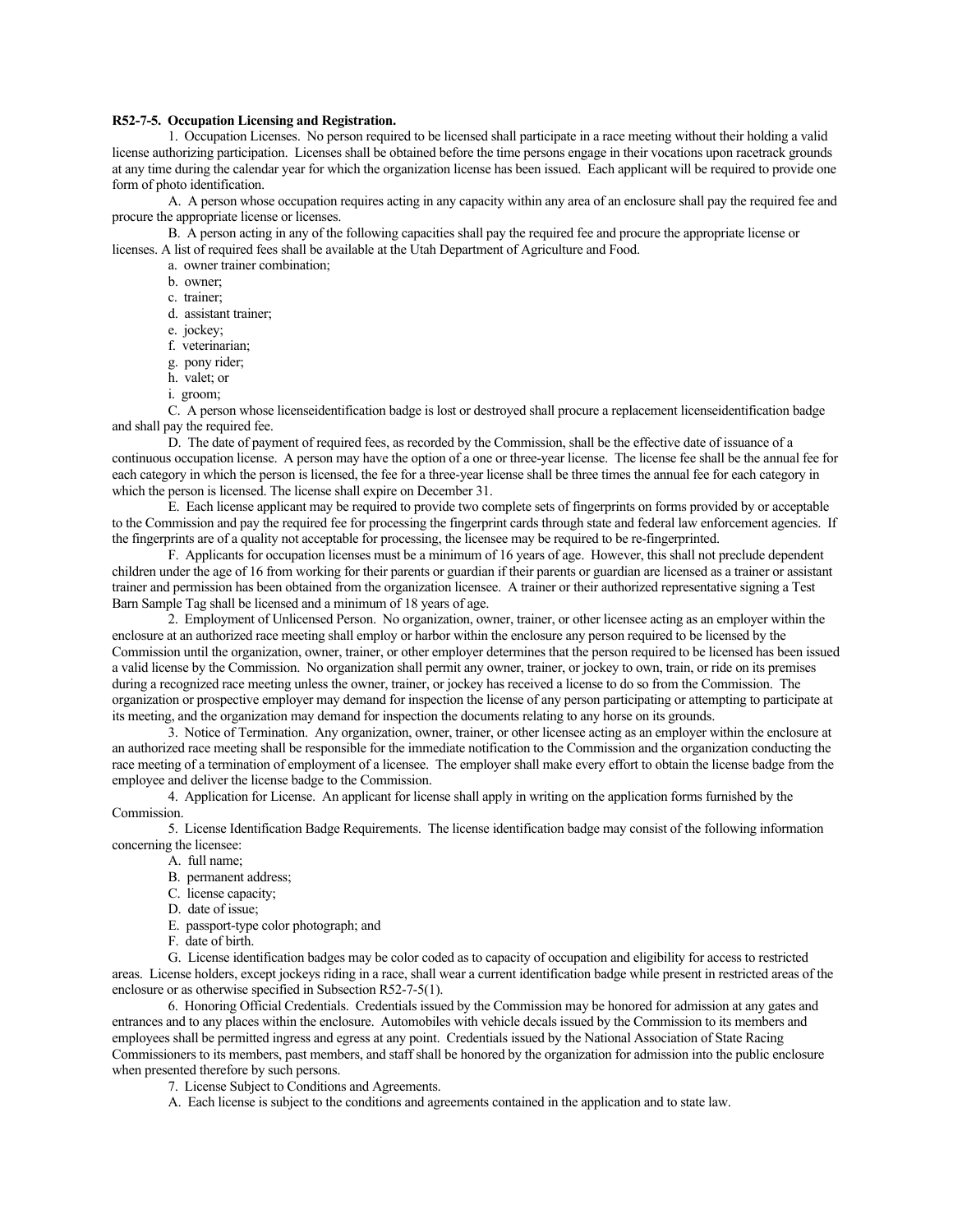B. Each license issued to a licensee by the Commission remains the property of the Commission.

C. Possession of a license does not confer any right upon the holder to employment at or participation in a race.

D. The Commission may restrict, limit, place conditions on, or endorse for additional occupational classes, any license, pursuant to Subsection R52-7-5(9).

8. Changes in Application Information. Each licensee or applicant for license shall file with the Commission their permanent and current mailing address and shall report in writing to the Commission any changes in application information.

9. Grounds for Denial, Refusal, Suspension or Revocation of License. The Commission, in addition to any other valid ground or reason, may deny, refuse to issue, suspend or revoke an occupation license for any person:

A. who has been convicted of a felony of this State, any other state, or the United States of America;

B. who has been convicted of violating any law regarding gambling or controlled dangerous substance of this State, any other state, or of the United States of America;

C. who is unqualified to perform the duties required of the applicant;

- D. who fails to disclose or states falsely any information required in the application;
- E. who has been found guilty of a violation of the Utah Horse Act or of the rules of the Commission;

F. whose license for any racing occupation or activity requiring a license has been or is currently suspended, revoked, refused, or denied for just cause in any other competent racing jurisdiction; or

G. who has been or is currently excluded from any racing enclosure by a competent racing jurisdiction.

10. Examinations. The Commission may require the applicant for any license to demonstrate their knowledge,

qualifications, and proficiency for the license applied for by examination as the Commission may direct.

11. Refusal Without Prejudice. A refusal to issue a license, as distinguished from a denial of a license to an applicant by the Commission at any race meeting is without prejudice, and the applicant refused may reapply for a license at any subsequent or other race meeting, or they may appeal the refusal to the Commission for hearing upon their qualifications and fitness for the license.

12. Hearing After Denial of License. Any person who has had their license denied may petition the Commission to reopen the case and reconsider its decision upon a sufficient showing that there is now available evidence which could not, with the exercise of reasonable diligence, have been previously presented to the Commission. Any petition shall be filed with the Commission no later than 30 days after the effective date of the Commission's decision in the matter. Any person who has been denied a license by the Commission may not refile a similar application for license until one year from the effective date of the decision to deny the license.

13. Financial Responsibility of Applicants. Applicants for license as horse owner or trainer shall submit satisfactory evidence of their financial ability to care for and maintain the horses owned or trained by them when such evidence is requested by the Commission.

14. Physical Examination. The Commission or the Stewards may require that any jockey be examined at any time, and the Commission or the Stewards may refuse to allow any jockey to ride until they have successfully passed such examination.

15. Qualifications for Jockey. No person under 16 years of age shall be granted a jockey's license. A person who has never ridden in a race at a recognized meeting shall not be granted a license as jockey unless they have satisfactorily worked a horse from the starting gate in company, before the Stewards or their representatives. Upon the recommendation of the Stewards, the Commission may issue a jockey's license granting permission to a person to ride in not more than four races to establish the qualifications and ability of the person for the license. Subsequently, the Stewards may recommend the granting of a jockey's license.

16. Jockey Agent. A jockey agent is the authorized representative of a jockey if they are registered with the Stewards and licensed by the Commission as the Jockey's representative. No jockey agent shall represent more than two jockeys at the same time.

17. Workers' Compensation Act Compliance. No person may be licensed as a trainer, owner, or in any other capacity in which the person acts as the employer of any other licensee at any authorized race meeting, unless their liability for Workers' Compensation has been secured in accordance with Title 34A, Chapter 2, the Workers' Compensation Act of Utah and until evidence of security for liability is provided the Commission. Should any required security for liability for Workers' Compensation be canceled or terminated, any license held by such person shall be automatically suspended and shall be grounds for revocation of the license. If a license applicant certifies that they have no employees that would subject them to liability for Workers' Compensation, they may be licensed, but only for the period they have no employees.

18. Program Trainer Prohibited. No licensed trainer, to avoid their responsibilities or insurance requirements as set forth in these rules, shall place any horse in the care or attendance of any other trainer.

19. Qualifications for License as Horse Owner. No person may be licensed as a horse owner who is not the owner of record of a properly registered race horse that they intend to race in Utah and which is in the care of a licensed trainer, or who does not have an interest in such race horse as a part owner or lessee, or who is not the responsible managing owner of a corporation, syndicate, or partnership that is the legal owner of such horse.

20. Horse Ownership by Lease. Horses may be raced under lease provided a completed Commission, breed registry, approved pari-mutuel, or other lease form acceptable to the Commission, is attached to the Registration Certificate and on file with the Commission. The lessor and lessee shall be licensed as horse owners. No lessor shall execute a lease to avoid insurance requirements.

21. Statements of Corporation, Partnership, Syndicate or Other Association or Entity. Any organizational documents of a corporation, partnership, syndicate, or other association or entity, and the relative proportion of ownership interest, the terms of sales with contingencies, arrangements, or leases, shall be filed with the Horsemen's Bookkeeper of the organization and with the Commission. The documents shall declare to whom winnings are payable, in whose names the horses shall be run, and the name of the licensed person who assumes any responsibilities as the owner. The part owner of any horse shall not assign their share or any part of it without the written consent of the other partners, and consent shall be filed with the Horsemen's Bookkeeper and the Commission. A person conducting racing operations as a corporation, partnership, syndicate, or other association or entity shall register the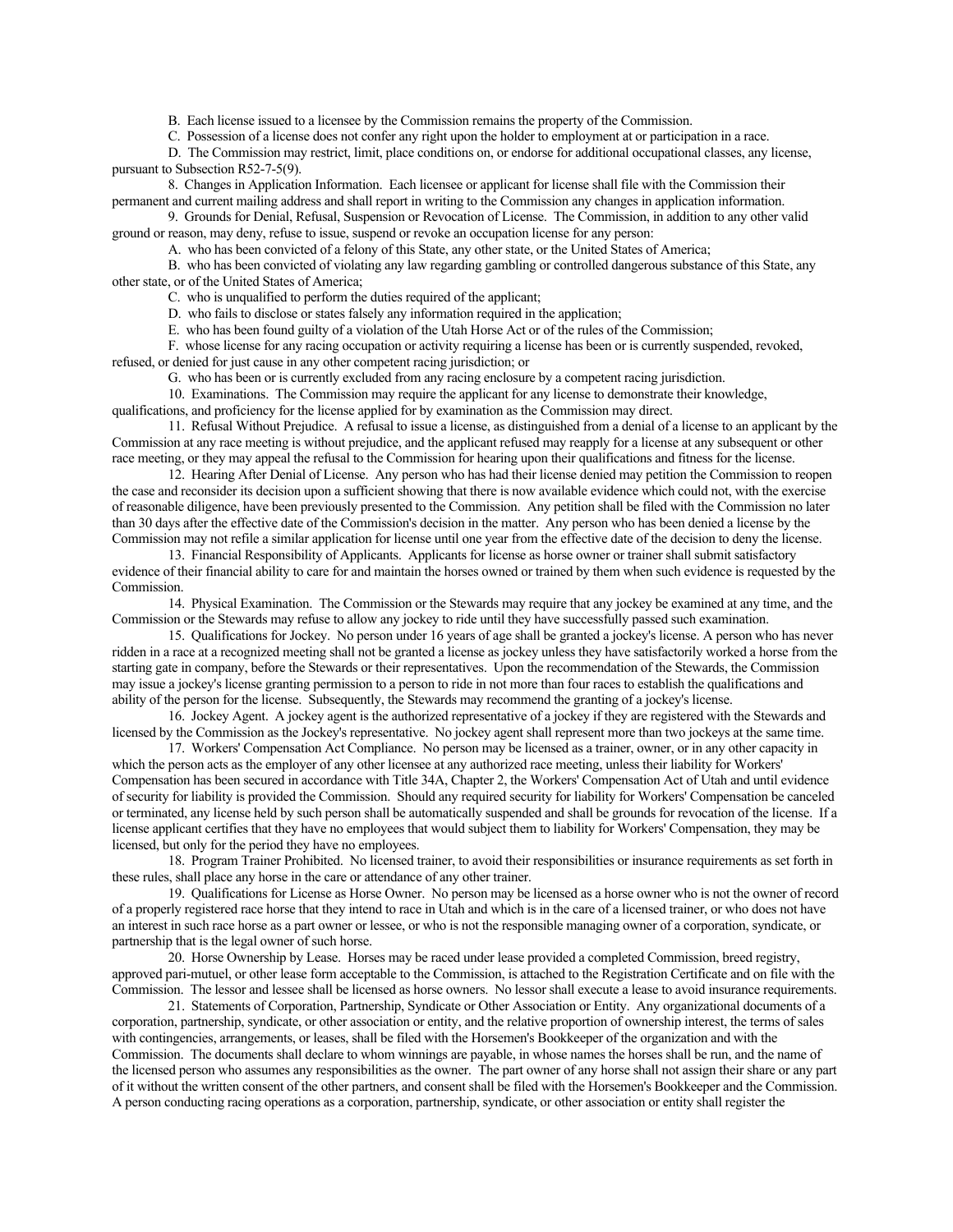information required by this rule and pay the required fee for the appropriate entity.

22. Stable Name Registration. A person electing to conduct racing operations by use of a stable name shall register the stable name and shall pay the required fee.

A. The applicant shall disclose the identity or identities of persons comprising the stable name.

B. Changes in identities shall be reported to and approval shall be obtained from the Commission immediately.

C. No person shall register more than one stable name at the same time nor use their real name for racing purposes so long as they have a registered stable name.

D. Any person who has registered under a stable name may cancel the stable name after they have given written notice to the Commission.

E. A stable name may be changed by registering a new stable name and by paying the required Fee.

F. No person shall register a stable name that has been registered by any other person with any organization conducting a recognized race meeting.

G. A stable name shall be clearly distinguishable from that of another registered stable name.

H. The stable name, and the name of the owner or managing owner, shall be published in the official program. If the stable name consists of more than one person, the official program will list the name of the managing owner along with the phrase "et al."

I. If a partnership, corporation, syndicate, or other association or entity is involved in the identity comprising a stable name, the rules covering a partnership, corporation, syndicate or other association or entity shall be complied with and the usual fees paid therefore in addition to the fees for the registration of a stable name.

23. Ownership Licensing Required. The ownership licensing procedures required by the Commission shall be completed before the horse starting in a race and shall include any registrations, statements, and payment of fees.

24. Knowledge of Rules. Each licensee, to maintain their qualifications for any license held by them, shall be familiar with and knowledgeable of the rules, including any amendments. Each licensee is presumed to know the rules.

25. Certain Prohibited Licenses. Commission-licensed jockeys, veterinarians, organizations' security personnel, vendors, and other licensees designated by the Stewards with approval of the Commission, shall not hold any other license. The Commission may refuse to issue a license to a person whose spouse holds a license and which, in the opinion of the Commission, would create a conflict of interest.

## **R52-7-6. Racing Officials and Commission Racing Personnel.**

1. Racing Officials. The racing officials of a race meeting, unless otherwise ordered by the Commission, are as follows:

- A. the Stewards;
- B. the associate judges;
- C. the paddock judge;
- D. the starter;
- E. the identifier or tattooer; and
- F. the racing secretary.

2. No racing official may serve in that capacity during a race in which is entered a horse owned by them or by a member of their family or in which they have any financial interest except for the identifier or tattooer, and the racing secretary. Being the lessee or lessor of a horse shall be construed as having a financial interest.

3. Responsibility to the Commission. The racing officials shall be strictly responsible to the Commission for the performance of their duties, and they shall promptly report to the Commission or its stewards any violation of the rules of the Commission coming to their attention or of which they have knowledge. Any racing official who fails to exercise due diligence in the performance of their duties shall be relieved of their duties by the Stewards and the matter referred to the Commission.

4. Racing Officials Subject to Approval. Each racing official is subject to earlier approval by the Commission before being eligible to act as a racing official at the meeting. At the time of making application for an organization license, the organization shall nominate the racing officials other than the racing officials appointed by the Commission After issuance of license to the organization, there shall be no substitution of any racing official except with approval of the Stewards or the Commission.

5. Racing Officials Appointed by The Commission. The Commission shall appoint the following racing officials for a race meeting: The board of three Stewards and the identifier or tattooer. The Commission may appoint from the approved Stewards list one steward to serve as State Steward.

6. Racing Personnel Employed by the Commission. The Commission shall employ the services of the licensing person for a race meeting.

7. General Authority of Stewards. The Stewards have general authority and supervision over licensees and other persons attendant on horses, and also over the enclosures of any recognized meeting. Stewards have the power to interpret the rules and to decide questions not specifically covered by them. The Stewards may determine questions arising with reference to entries, eligibility, and racing; and entries, declarations, and scratches shall be under the supervision of the Stewards. The Stewards shall be strictly responsible to the Commission for the conduct of the race meeting in every particular.

8. Vacancy Among Racing Officials. Where a vacancy occurs among the racing officials, the Stewards shall fill the vacancy immediately. The appointment is effective until the vacancy is filled in accordance with the rules.

9. Jurisdiction of Stewards to Suspend or Fine. The Stewards' jurisdiction in any matter commences 72 hours before entries are taken for the first day of racing at the meeting and extends until 30 days after the close of such meeting. In the event a dispute or controversy arises during a race meeting that is not settled within the stewards' thirty-day jurisdiction, then the authority of the Stewards may be extended by authority of the Commission for the period necessary to resolve the matter, or until the matter is referred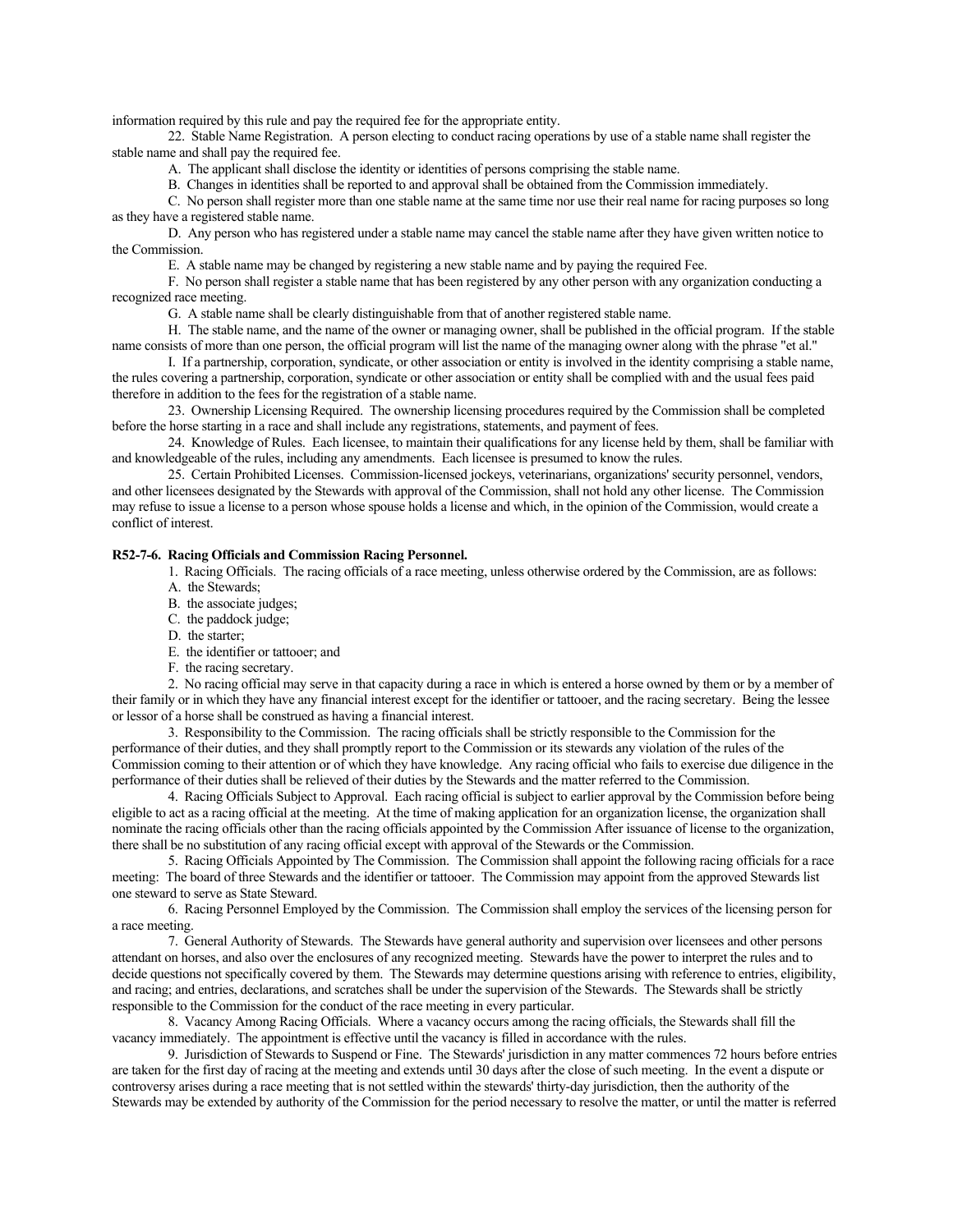or appealed to the Commission. The stewards may suspend for not more than one year per violation, the license of anyone whom they have the authority to supervise; or they may impose a fine not to exceed \$2,500 per violation; or they may exclude from enclosures in this state; or they may suspend and fine or exclude. Any suspensions, fines, or exclusions shall be reported immediately to the Commission. The Stewards may suspend a horse from participating in races if the horse has been involved in a violation of the rules of the Commission or Title 4, Chapter 38, the Utah Horse Act under the following circumstances:

A. a horse is a confirmed bleeder as determined by the Official Veterinarian, and the Official Veterinarian recommends to the Stewards that the horse be suspended from participation;

B. a horse is involved with:

a. any violation of medication laws and rules;

b. any suspension or revocation of an occupation license by the Stewards or the Commission or any racing jurisdiction recognized by the Commission; or

c. any violation of prohibited devices, laws, and rules.

10. Referral to the Commission. The Stewards may refer, with or without recommendation, any matter within their jurisdiction to the Commission.

11. Payment of Fines. Any fines imposed by the Stewards or Commission shall be due and payable to the Commission within 72 hours after imposition, except when the imposition of the fine is ordered stayed by the Stewards, the Commission, or a court having jurisdiction. However, when a fine and suspension is imposed by the Stewards or Commission, the fine shall be due and payable when the suspension expires. Nonpayment of the fine when due and payable may result in immediate suspension pending payment of the fine.

12. Stewards' Reports and Records. The Stewards shall maintain a record that shall contain a detailed, written account of questions, disputes, protests, complaints, and objections brought to the attention of the Stewards. The Stewards shall prepare a daily report concerning their race day activities which shall include fouls and disqualifications, disciplinary hearings, fines and suspensions, conduct of races, interruptions and delays, and condition of racing facility. The Stewards shall submit the signed original of their report and record to the executive director of the Commission within 72 hours of the race day.

13. Power to Order Examination of Horse. The Stewards may have tested, or cause to be examined by a qualified person, any horse entered in a race, that has run in a race, or that is stabled within the enclosure; and may order the examination of any ownership papers, certificates, documents of eligibility, contracts or leases pertaining to any horse.

14. Calling Off Race. When, in the opinion of the Stewards, a race cannot be conducted in accordance with the rules of the Commission, they shall cancel and call off the race. In the event of mechanical failure or interference during the running of a race that affects the horses in the race, the Stewards may declare the race a "no contest." A race shall be declared "no contest" if no horse covers the course.

15. Substitution of Jockey or Trainer.

A. In the event a jockey who is named to ride a mount in a race cannot fulfill their engagement and is excused by the Stewards, the trainer of the horse may select a substitute jockey; or, if no substitute jockey is available, the Stewards may scratch the horse from the race. However, the responsibility to provide a jockey for an entered horse remains with the trainer, and the scratching of the horse by the Stewards shall not be grounds for the refund of any nomination, sustaining, penalty payments, or entry fees.

B. In the absence of the trainer of the horse, the Stewards may place the horse in the temporary care of another trainer of their selection; however, the horse may not be entered or compete in a race without the approval of the owner and the substitute trainer. The substitute trainer shall sign the entry card.

16. Stewards' List. The Stewards may maintain a list of those horses that, in their opinion, are ineligible to be entered in any race because of poor or inconsistent performance due to the inability to maintain a straight course, or any other reason considered a hazard to the safety of the participants. The horse shall be refused entry until it has demonstrated to the Stewards or their representatives that it can race safely and can be removed from the list.

17. Duties of the Starter. The starter shall have complete jurisdiction over the starting gate, the starting of horses, and the authority to give orders not in conflict with the rules as may be required to ensure participants have an equal opportunity to a fair start. The starter shall appoint assistants; however, they shall not permit assistants to handle or take charge of any horse in the starting gate without their expressed permission. If organization starter assistants are unavailable to head a horse, the responsibility to provide qualified individuals to head or tail a horse in the starting gate shall rest with the trainer. The starter may establish qualification for and maintain a list of qualified individuals approved by the Stewards. No assistant starter or any individual handling a horse at the starting gate shall in any way impede, whether intentionally or otherwise, the start of the race; nor may an assistant starter or other individual, except the jockey handling the horse at the starting gate, apply a whip or other device in an attempt to load any horse in the starting gate. No one other than the jockey shall slap, boot, or otherwise try to dispatch a horse from the starting gate.

18. Starter's List. The starter may maintain a list of horses that, in their opinion, are ineligible to be entered in any race because of poor or inconsistent performance in the starting gate. Each horse shall be refused entry until it has demonstrated to the starter or their representatives that it has been satisfactorily schooled in the gates and can be removed from the starter's list. Schooling shall be under the direct supervision of the starter or their representatives.

19. Duties of the Paddock Judge. The paddock judge shall supervise the assembling of the horses scheduled to race, the saddling of horses in the paddock, the saddling equipment and changes, the mounting of the jockeys, and their departure for the post. The paddock judge shall provide a report on saddling equipment to the Stewards at their request.

20. Duties of Patrol Judges. The patrol judges, when utilized, shall be subject to the orders of the Stewards and shall report to the Stewards any facts occurring under their observation during the running of a race.

21. Duties of Placing Judges and Timers. The placing judges, timers, or Stewards shall occupy the judges' stand when the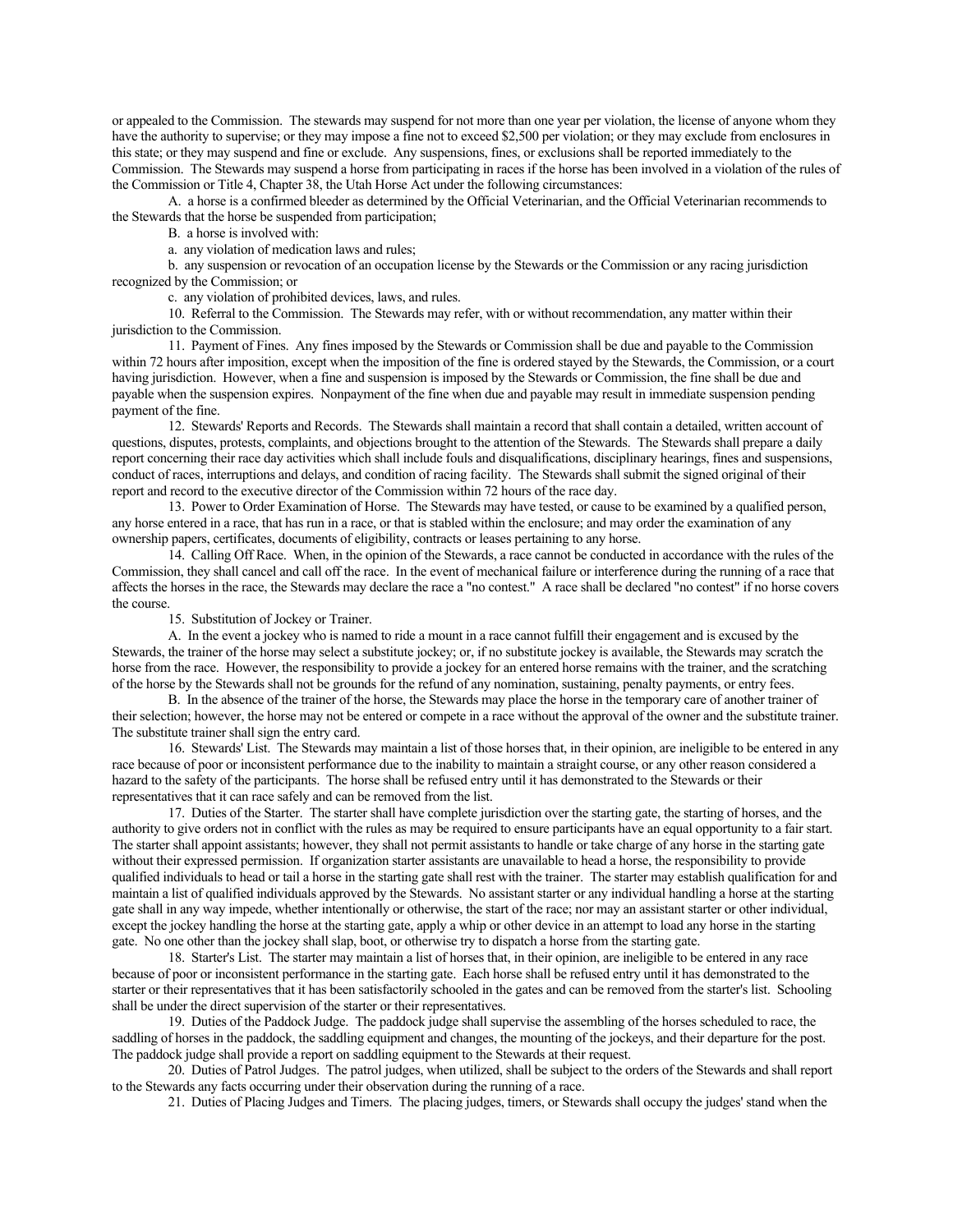horses pass the finish line. Their duties shall be to hand time, place the horses in the correct order of finish, and report the results. In case of a dead heat or a disagreement as to the correct order of finish, the decision of the Stewards shall be final. In placing the horses at the finish, the position of the horses' noses only shall be considered the most forward point of progress.

22. Duties of The Clerk of Scales. The clerk of scales is responsible for the presence of jockeys in the jockey's room at the appointed time and to verify that jockeys have a current Utah jockey's license. The clerk of scales shall verify the correct weight of each jockey when weighing out and when weighing in, and shall report any discrepancies to the Stewards immediately. In addition, they shall be responsible for the security of the jockey's room and the conduct of the jockeys and their attendants. they shall promptly report to the Stewards any infraction of the rules with respect to weight, weighing, riding equipment, or conduct. They shall be responsible for accounting of data required on the scale sheet and submit that data to the horsemen's bookkeeper at the end of each race day.

23. Duties of the Racing Secretary. The racing secretary shall write and publish conditions of races and distribute them to horsemen as far in advance of the closing of entries as possible. They shall be responsible for the safekeeping of registration certificates and the return of same to the trainers on request or at the conclusion of the race meeting. They shall record winning races on the form supplied by the breed registry, which shall remain attached to or part of the registration certificate. The racing secretary shall be responsible for the taking of entries, checking eligibility, closing of entries, selecting the races to be drawn, conducting the draw, posting the overnight sheet, compiling the official program, and discharging other duties of their office as required by the rules or as directed by the Stewards.

24. Duties of Associate Judge. An associate judge may perform any of the duties that are performed by any racing official at a meeting, provided the duties are assigned or delegated to them by the Commission or by the Stewards presiding at that meeting.

25. Duties of the Official Veterinarian. The Official Veterinarian shall be a graduate veterinarian and licensed to practice in Utah. They shall recommend to the Stewards any horse that is deemed unsafe to be raced, or a horse that it would be inhumane to allow to race. They shall supervise the taking of specimens for testing according to procedures approved by the Commission. They shall provide proper safeguards in the handling of laboratory specimens to prevent tampering, confusion, or contamination. Specimens collected shall be sent in locked and sealed cases to the laboratory. They shall have the authority and jurisdiction to supervise the practicing licensed veterinarians within the enclosure. The Official Veterinarian shall report to the Commission the names of horses humanely destroyed or that otherwise expire at the meeting, and the reasons therefore. The Official Veterinarian may place horses on a veterinarian's list, and may remove from the list those horses that, in their opinion, cannot satisfactorily compete in a race.

26. Veterinarian's List. The Official Veterinarian may maintain a list of horses who, in their opinion, are incapable of safely performing in a race and are, therefore, ineligible to be entered or started in a race. Horses may be removed from the list when, in the opinion of the Official Veterinarian, the horse has satisfactorily recovered the capability of performing in a race. The reasons for placing a horse on the veterinarian's list shall include the shedding of blood from one or both nostrils following exercise or the performance in a race and the running of a temperature unnatural to the horse.

27. Duties of the Identifier. The identifier shall identify horses starting in a race. The identifier shall inspect documents of ownership, eligibility, registration, or breeding as may be necessary to ensure proper identification of each horse eligible to compete at a race meeting provide assistance to the Stewards in that regard. The identifier shall immediately report to the paddock judge and the Stewards any horse that is not properly identified or any irregularities reflected in the official identification records. The identifier shall report to the Stewards and to the Commission on general racing practices observed, and perform other duties as the Commission may require. The identifier shall report to the racing secretary before the close of the race day business.

#### **R52-7-7. Entries and Declarations.**

1. Control Over Entries and Declarations. Entries and declarations are under the supervision of the Stewards or their designee; and they, without notice, may refuse the entries any person or the transfer of entries.

2. Racing Secretary to Establish Conditions. The racing secretary may establish the conditions for any race, the allowances or handicaps to be established for specific races, the procedures for the acceptance of entries and declarations, and other conditions as are necessary to provide and conduct the organization's race meeting. The racing secretary is responsible for the receipt of entries and declarations for races. The racing secretary, employees of their department, or racing officials shall not disclose any pertinent information concerning entries which have been submitted until all entries are closed. After an entry to a race for which conditions have been published has been accepted by the racing secretary or their delegate, no condition of the race shall be changed, amended or altered, nor shall any new condition for the race be imposed.

3. Entries. No horse shall be entered in more than one race on the same day. No person shall enter or try to enter a horse for a race unless such entry is a bona fide entry made with the intention that the horse is to compete in the race for which entry is made except, if racing conditions permit, for entry back in finals or consolations involving physically disabled or dead qualifiers for purse payment purposes. Entries shall be in writing on the entry card provided by the organization and shall be signed by the trainer or assistant trainer of the horse. Entries made by telephone are valid properly confirmed by the track when signing the entry card. No horse shall be allowed to start unless the entry card has been signed by the trainer or their assistant trainer.

4. Determining Eligibility. Determination of a horse's eligibility, penalty or penalties, and the right to allowance or allowances for races shall be from the date of the horse's last race unless the conditions specify otherwise. The trainer is responsible for the eligibility of their horse and to properly enter their horse in condition. In the event the records of the racing secretary or the appropriate breed registry do not reflect the horse's most recent starts, the trainer or owner shall accurately provide the information. If a horse is not eligible under the first condition of any race, they cannot be eligible under subsequent conditions. If the conditions specify nonwinners of a certain amount, it means that the horse has not won a race in which the winner's share was the specified amount or more. If the conditions specify nonearners of a stated amount, it means that the horse has not earned that stated amount in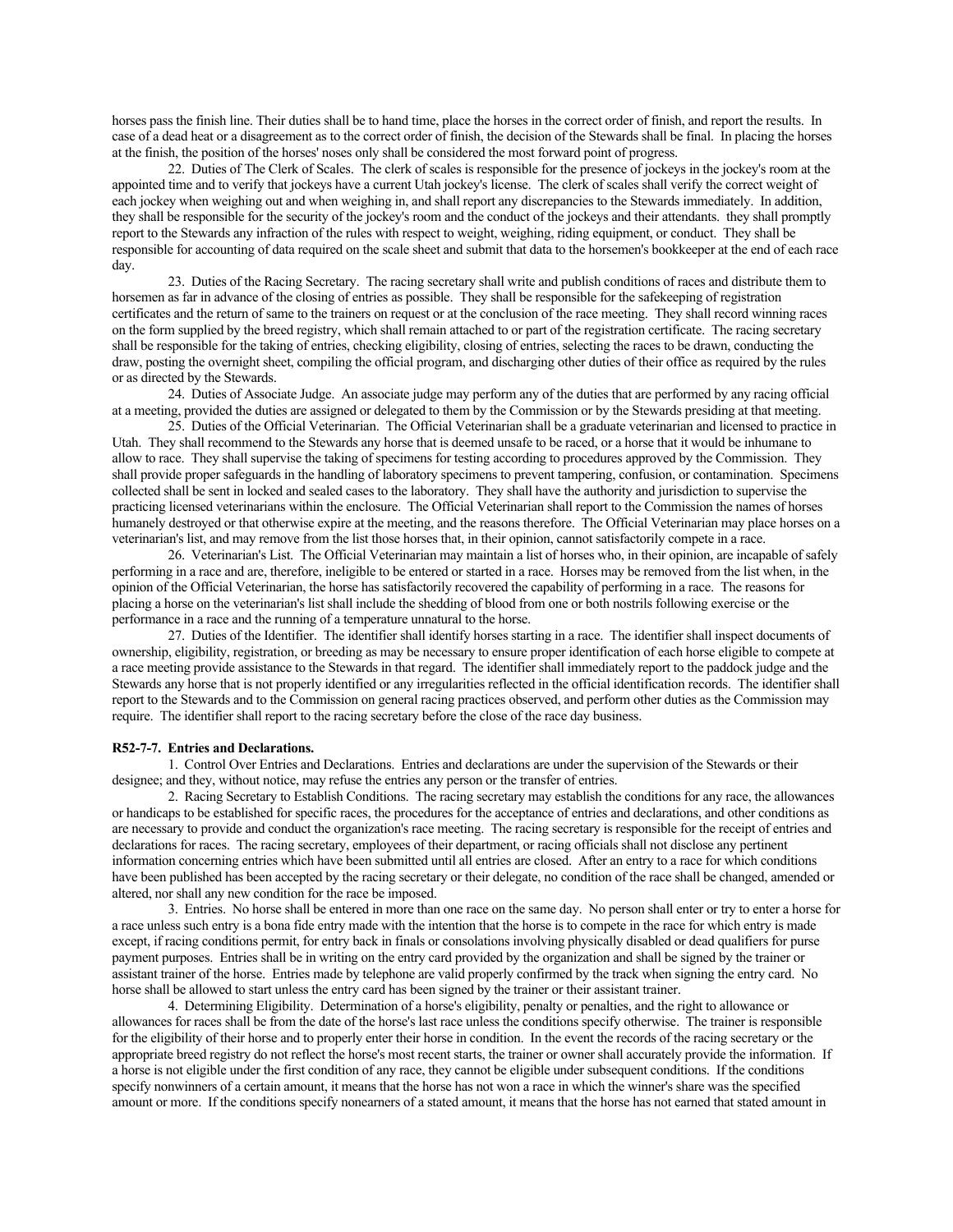any total number of races regardless of the horse's placing.

5. Entries Survive with Transfer. Entries and rights of entry are valid and survive when a horse is sold with their engagements transferred. If a partnership agreement is properly filed with the Horsemen's Bookkeeper, subscriptions, entries, and rights of entry survive in the remaining partners. Unless written notice to the contrary is filed with the Stewards, the entries, rights of entry, and engagements remain with the horse and are transferred to the new owner. No entry or right of entry shall become void on the death of the nominator unless the conditions of the race state otherwise.

6. Horses Ineligible to start in Race. In addition to any other valid ground or reason, a horse is ineligible to start any race if:

A. the horse is not registered by The Jockey Club if a Thoroughbred; the American Quarter Horse Association if a Quarter Horse; the Appaloosa Horse Club if an Appaloosa; the Arabian Horse Club Registry of America if an Arabian; the American Paint Horse Association if a Paint; the Pinto Horse Association of America, Inc., if a Pinto; or any successors to any of the foregoing or other registry recognized by the Commission;

B. the Certificate of Foal Registration, eligibility papers, or other registration issued by the official registry for the horse is not on file with the racing secretary one hour before post time for the race in which the horse is scheduled to race;

C. the horse has been entered or raced at any recognized race meeting under any name or designation other than the name or designation assigned by and registered with the official registry;

D. the Win Certificate, Certificate of Foal Registration, eligibility papers or other registration issued by the official registry has been materially altered, erased, removed, or forged;

E. the horse is ineligible to enter the race, is not entered for the race, or remains ineligible to time of starting;

F. the trainer of the horse has not completed the prescribed licensing procedures required by the Commission before entry and the ownership of the horse has not completed the prescribed licensing procedures before the horse starting or the horse is in the care of an unlicensed trainer;

G. the horse is owned in whole or in part or trained by any person who is suspended or ineligible for a license or ineligible to participate under the rules of any Turf Governing Authority or Stud Book Registry;

H. the horse is a suspended horse;

I. the horse is on the Stewards' list, starter's list, or the veterinarian's list;

J. except with permission of the Stewards and identifier, the identification markings of the horse do not agree with identification as set forth on the registration certificate to the extent that a correction is required from the appropriate breed registry; K. a horse has not been lip tattooed by a commission-approved tattooer;

L. the entry of a horse is not in the name of their true owner;

M. the horse has drawn into the field or has started in a race on the same day; or

N. the horse's age as determined by an examination of its teeth by the Official Veterinarian does not correspond to the age shown on its registration certificate, such determination by tooth examination to be made in accordance with the current "Official Guide for Determining the Age of the Horse" as adopted by the American Association of Equine Practitioners.

7. Horses Ineligible to Enter or Start. Any horse ineligible to be entered for a race or ineligible to start in any race that is entered or competes in the race, may be scratched or disqualified, and the Stewards may discipline any person responsible.

8. Registration Certificate to Reflect Correct Ownership. Each certificate of registration, eligibility certificate, or lease agreement filed with the organization and its racing secretary to establish the eligibility of a horse to be entered for any race shall accurately reflect the correct and true ownership of the horse, and the name of the owner that is printed on the official program for the horse shall conform to the ownership as declared on the certificate of registration or eligibility certificate. A stable name may be registered for the owner or ownership with the Commission. In the event ownership is by syndicate, corporation, partnership, or other association or entity, the name of the owner that is printed on the official program for such shall be the responsible managing owner, officer, or partner who assumes responsibilities as the owner.

9. Alteration or Forgery of Certificate of Registration. No person shall alter or forge any win sheet, certificate of registration, certificate of eligibility, or any other document of ownership or registration, nor willfully forge or alter the signature of any person required on any such document or entry card.

10. Declarations and Scratches. Any trainer or assistant trainer of a horse that has been entered in a race who does not wish such horse to participate in the draw shall declare their horse from the race before the close of entries. Any trainer or assistant trainer of a horse that has been drawn into or is also eligible for a race who does not wish the horse to start in the race, shall scratch their horse from the race before the designated scratch time. The declaration or scratch of a horse from a race is irrevocable.

11. Deadline for Arrival of Entered Horses. Horses scheduled to compete in a race shall be present within the enclosure no later than 30 minutes before their scheduled race without Stewards' approval. Horses not within the enclosure by their deadline may be scratched and the trainer subject to fine or suspension.

12. Refund of Fees. If a horse is declared or scratched from a race, the owner of the horse shall not be entitled to a refund of any nomination, sustaining and penalty payments, entry fees, or organization charges paid or remaining due when of the declaration or scratch. In the event any race is not run, declared off, or canceled for any reason, the owners of such horses that remain eligible when the race is declared off or canceled shall be entitled to a complete refund of the payments and fees less monies specified in written race conditions for advertising and promotion.

13. Release of Certificates. Any certificate of registration or document of ownership filed with the racing secretary to establish eligibility to enter a race shall be released only to the trainer of record of the horse. However, the trainer may authorize in a form provided by the racing secretary the release of the certificate to the owner named on the certificate or their authorized agent. Any disputes concerning the rights to the registration certificates shall be decided by the Stewards.

14. Nomination Races. Before the closing of nominations, the organization shall file with the Commission a copy of the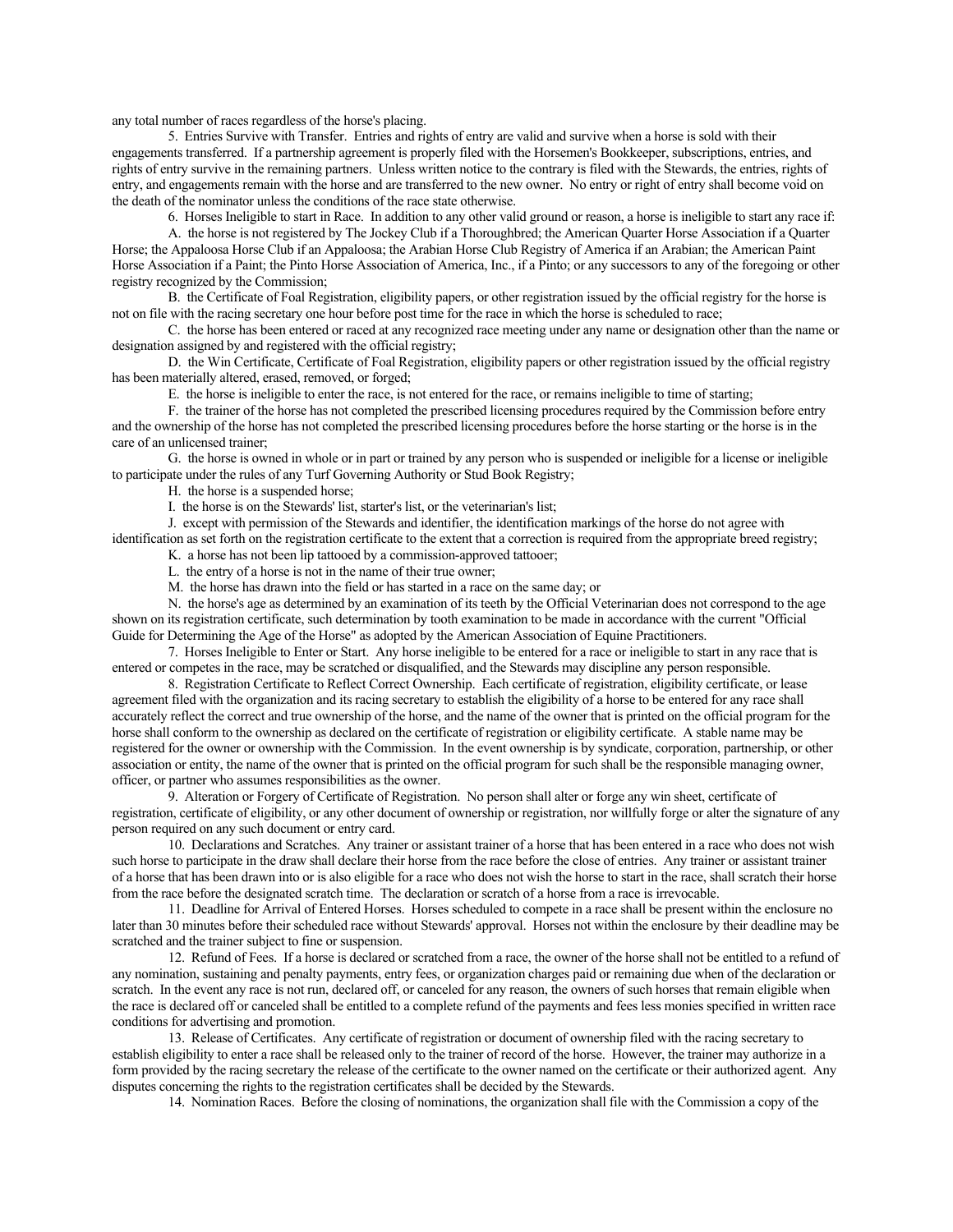nomination blank and any advertisements for races to be run during a race meeting. For races that nominations close no earlier than 72 hours before post time, the organization shall furnish the Commission and the owners of horses previously made eligible by compliance with the conditions of the race, with a list of horses nominated and which remain eligible. The list shall be distributed within 15 days after the due date of each payment and shall include the horse's name, the owner's name, and the total amount of payments and gross purse to date, including any added monies, applicable interest, supplementary payments, and deduction for advertising and administrative expenses. The organization shall deposit monies for a nomination race in an escrow account according to procedures approved by the Commission.

15. Limitations on Field and Number of Races. No race with less than two horses entered and run, shall be approved by the Commission. No more than 20 races may be run on a race day, except with permission of the Commission. A race day may be canceled if less than 75 horses have been entered on the day's program, with the exception of days on which trials or finals for a nomination race are scheduled.

16. Agreement Upon Entry. No entry shall be accepted in any race except upon the condition that any disputes, claims, and objections arising out of the racing or with respect to the interpretation of Commission and track rules or conditions of any race shall be decided by the Board of Stewards at the race meet, or, upon appeal, decided by the Commission.

17. Selection of Entered Horses. The manner of selecting post positions of horses shall be determined by the Stewards. The selection shall be by lot and shall be made by one of the Stewards or their designee and a horseman, in public, at the close of entries. If the number of entries to any race is in excess of the number of horses which may, because of track limitations, be permitted to start in any one race, the race may be split, or four horses not drawing into the field may be placed on an also eligible list.

18. Preferred List of Horses. The racing secretary may maintain a list of entered horses eliminated from starting by a surplus of entries, and these horses shall constitute a preferred list and have preference. The manner in which the preferred list shall be maintained and rules governing the list shall be the responsibility of the Racing Secretary. Rules shall be submitted to the Commission 30 days before the commencement of the meet and are subject to approval by the Commission.

### **R52-7-8. Veterinarian Practices, Medication and Testing Procedures.**

1. Veterinarians Under the Authority of the Official Veterinarian. Veterinarians licensed by the Commission and practicing at any location under the jurisdiction of the Commission are under the authority of the Official Veterinarian and the stewards. The Official Veterinarian shall:

A. recommend to the stewards or the Commission, the discipline that may be imposed upon a veterinarian who violates the rules; and

B. sit with the Stewards in any hearing before the Stewards in any administrative process for discipline or violation against a veterinarian.

2. Physical Inspection and Assessment of Racing Condition. Any horse entered to participate in an official race shall be subjected to a veterinary inspection before starting in the race.

A. The inspection shall be conducted by the Official Veterinarian or the racing veterinarian.

B. The trainer of each horse or their representative shall present the horse for inspection as required by the examining veterinarian.

C. Each horse presented for examination shall have clean legs, including removal of any bandages.

D. Before examination, a horse may not be placed in ice, nor shall any device or substance be applied that impedes veterinary clinical assessment.

E. The Official Veterinarian or the racing veterinarian shall maintain a permanent continuing health and racing soundness record of each horse inspected.

F. The Official Veterinarian or the racing veterinarian are authorized access to any horses housed on association grounds regardless of entry status.

G. The veterinarian will recommend to the stewards the horse be scratched, if, before starting:

a. a horse is determined to be unfit for competition; or

b. if the veterinarian cannot make a determination of racing soundness.

H. Horses scratched upon the recommendation of the Official Veterinarian or the racing veterinarian are to be placed on a list maintained by the Official Veterinarian.

3. Appropriate Role of Veterinarians. The following limitations apply to drug treatments of horses that are engaged in activities, including training, related to competing in Commission sanctioned race meets.

A. No drug may be administered except in the context of a valid relationship between an attending veterinarian, the horse owner, who may be represented by the trainer or other agent, and the horse. No drug or prescription drug may be administered without a veterinarian having examined the horse and provided the treatment recommendation. The relationship requires the following:

a. the veterinarian, with the consent of the owner, has accepted responsibility for making medical judgments about the health of the horse;

b. after performing an examination, the veterinarian has:

- (1) sufficient knowledge of the horse to make a preliminary diagnosis of its medical condition;
- (2) is available, or has made arrangements to oversee treatment outcomes; and

(3) maintains the veterinarian-client relationship, and;

c. the judgment of the veterinarian is independent and not dictated by the trainer or owner of the horse.

B. The trainer and veterinarian are both responsible to ensure compliance with these limitations on drug treatments of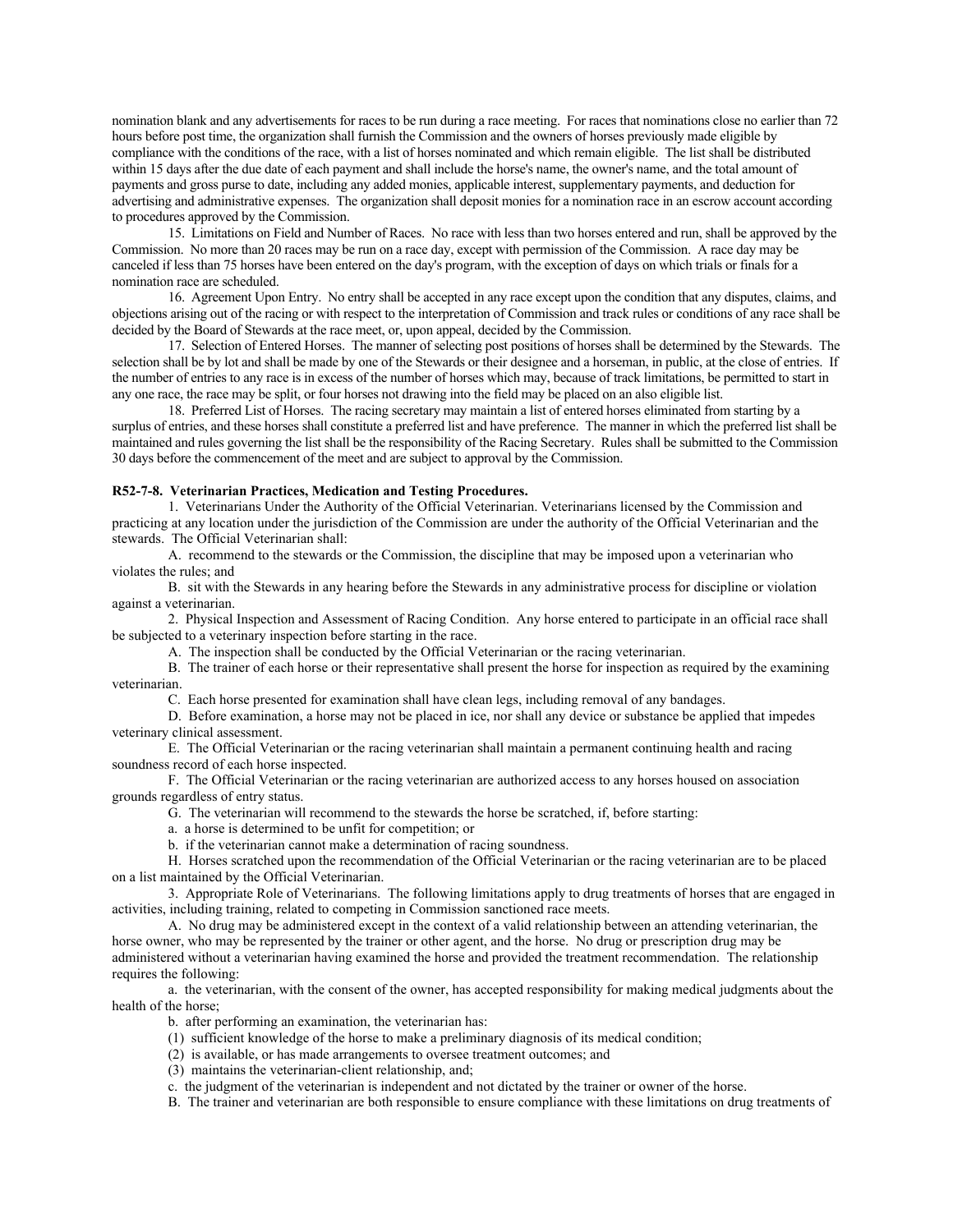horses.

4. Treatment Restrictions. Only licensed trainers, licensed owners, or their designees shall be permitted to authorize veterinary medical treatment of horses under their care, custody, and control at locations under the jurisdiction of the Commission.

5. To administer a prescription or controlled medication, drug, chemical, or other substance, an individual shall be:

A. licensed to practice veterinary medicine under the jurisdiction of the Commission; and

B. licensed by the Commission.

C. Subsection R52-7-8(5) does not apply to the administration of an oral substance allowed by the Commission rules if the substance is not banned.

D. Subsection R52-7-8(5) does not apply to a recognized non-injectable nutritional supplement or other supplement approved by a licensed veterinarian or by the Official Veterinarian.

E. No individual shall have a hypodermic needle, syringe capable of accepting a needle, or injectable of any kind on association grounds, unless otherwise approved by the Commission.

F. At any location under the jurisdiction of the Commission, a veterinarian may use only a one-time disposable syringe and needle and shall dispose of both in a manner approved by the Commission.

G. If an individual has a medical condition that makes it necessary to have a syringe at any location under the jurisdiction of the Commission, that individual shall:

a. request permission of the Stewards and the Commission in writing;

b. furnish a letter from a licensed physician explaining why it is necessary to have a syringe; and

c. comply with any conditions and restrictions set by the stewards and the Commission.

6. Veterinary Practices. Private veterinarians shall not have contact with an entered horse 24 hours before the post time of the race in which the horse is scheduled to compete, unless licensed by the Commission and approved by the Official Veterinarian.

A. Any unauthorized contact may result in the horse being scratched from the scheduled race and further disciplinary action by the stewards.

B. Any horse entered for racing shall be present on the grounds four hours before the post time of the race they are entered in.

C. Administration of furosemide shall take place on the grounds four hours before the post time of the race they are entered in.

D. Furosemide shall be administered by the Official Veterinarian or a Track Veterinarian.

7. Veterinarians' Reports. A private veterinarian who treats a racehorse at a facility under the jurisdiction of the Commission shall submit a Veterinarian's Medication Report Form approved by the Commission to the Official Veterinarian or other racing authority designee.

A. The Veterinarian's Medication Report Form shall be signed by the private veterinarian or, when signed electronically, shall be submitted by the private veterinarian.

B. The Veterinarian's Medication Report Form shall be filed by the treating veterinarian immediately following administration or prescription of any medication, drug, substance, or procedure.

C. Disclosure of any report is governed by Title 63G, Chapter 2 Government Records Access and Management Act (GRAMA) and is non-public to the extent allowed by GRAMA. Access to a report is limited to the Official Veterinarian and the contents shall not be disclosed except:

a. in the course of an investigation of a possible violation of these rules;

b. in a proceeding before the stewards or the Commission exercising Commission authority; or

c. to the horse trainer or owner of record at the time of treatment.

D. A timely and accurate filing of a Veterinarian's Medication Report Form that is consistent with the analytical results of a positive test may be used as a mitigating factor in determining the nature and extent of a rules violation.

8. Pre-race and post-race testing and reporting to the test barn. The official winning horse and any other horse ordered by the Commission or the Stewards shall be taken to the test barn to have hair, blood, or urine samples taken at the direction of the Official Veterinarian.

A. The Stewards, Commission, or Official Veterinarian may require random testing on a horse at any time a horse is on the grounds under the jurisdiction of the Commission.

B. Unless otherwise directed by the stewards or Official Veterinarian, a horse that is selected for testing shall be taken directly to the test barn. An individual approved by the Commission or a track security guard shall monitor access to the test barn area during and immediately following each racing performance. Any individual entering the test barn area shall:

- a. be at least 18 years old;
- b. be currently licensed by the Commission;
- c. display their Commission identification badge; and
- d. have a legitimate reason for being in the test barn area.

C. Sample collection for blood and urine shall be done in accordance with the guidelines and instructions provided by the Official Veterinarian, including the determination of a minimum sample requirement for the primary testing laboratory.

a. If the specimen obtained from a horse is less than the minimum sample requirement, the entire specimen shall be sent to the primary testing laboratory.

b. If a specimen obtained from a horse is greater than the minimum sample requirement but less than twice that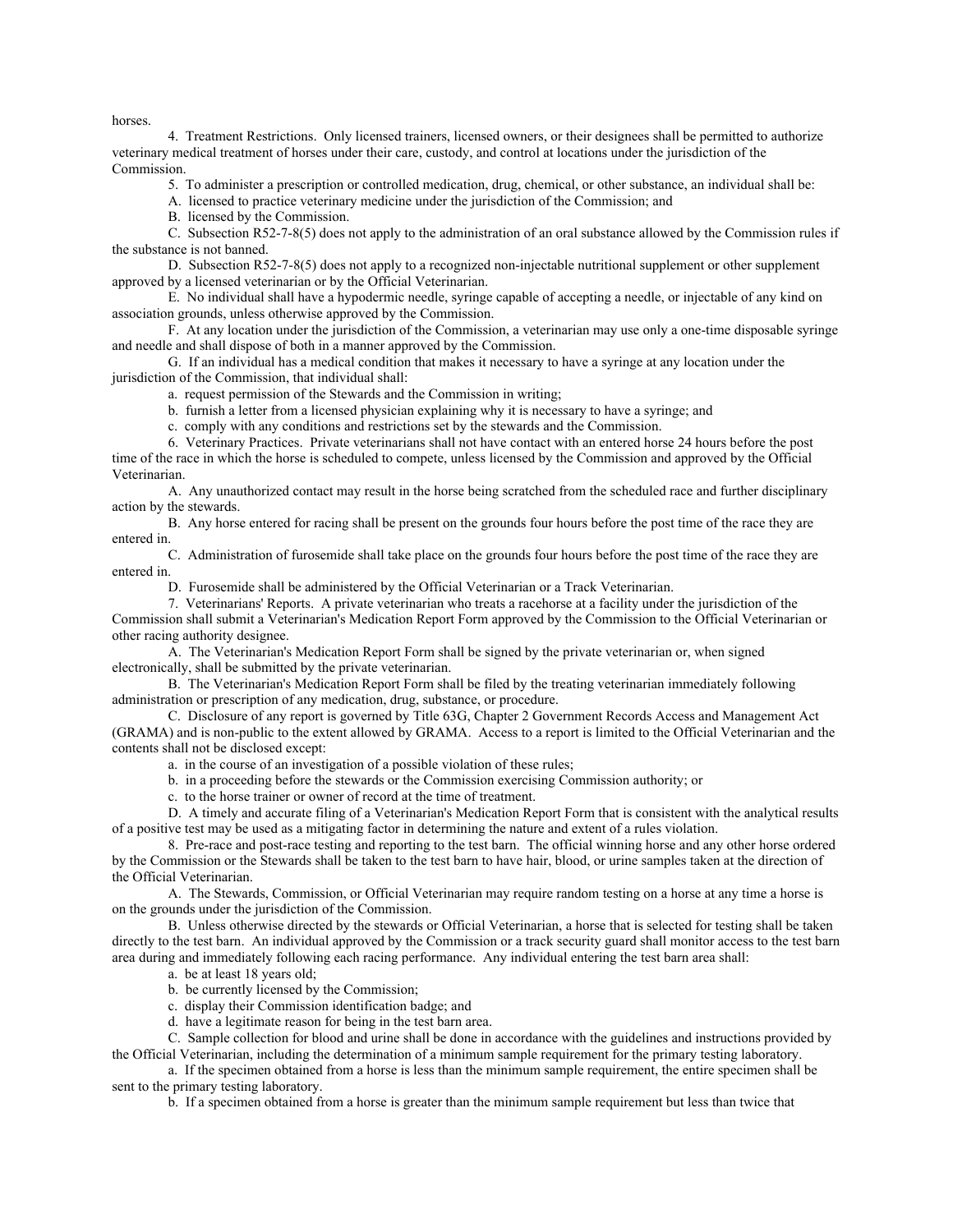amount, the portion of the sample that is greater than the minimum sample requirement shall be secured as the split sample.

c. If a specimen obtained from a horse is greater than twice the minimum sample requirement, a portion of the sample about equal to the amount provided for the primary testing laboratory shall be secured as the split sample.

d. Blood samples shall be collected at a consistent time, preferably before one hour post-race.

D. Sample collection for hair testing shall be done in accordance with the guidelines and instructions provided by the Official Veterinarian to determine sample size. Hair testing is not subject a split sample.

9. Sampling or Testing. The Commission shall adopt standard operating procedures that include:

A. sampling procedures; and

B. personnel and notification processes.

10. If a sample taken pre-race is determined to be above the thresholds stated in this rule, the horse shall be scratched and enforcement action taken in accordance with this rule.

11. Any owner, trainer, or other licensed designee of the owner or trainer who fails to permit a horse to be tested when requested by an authorized Commission designee shall have that horse scratched.

12. Out-of-competition Testing Authorized. The Commission may take blood, urine, hair, or other biologic samples from a horse at a reasonable time on any date as authorized by Commission rules to enhance the ability of the Commission to enforce its medication rules.

13. Horses Eligible to be Tested. Any horse that has been engaging in activities related to competing in horse racing in the jurisdiction may be tested. This includes:

A. horses that are training outside the jurisdiction to participate in racing in the jurisdiction; and

B. horses that are training in the jurisdiction.

14. Weanlings, yearlings, and horses no longer engaged in horse racing, such as retired broodmares are not eligible to be tested.

15. A horse is presumed eligible for out-of-competition testing if:

A. it is on the grounds at a racetrack or training center under the jurisdiction of the Commission;

B. it is under the care or control of a trainer licensed by the Commission;

C. it is owned by an owner licensed by the Commission;

D. it is entered or nominated to race at a premise licensed by the Commission;

E. it has raced within the previous 12 months at a premise licensed by the Commission; or

F. it is nominated to a program based on racing in the jurisdiction.

16. Horses shall be selected for sampling by a Commission veterinarian, Executive Director, Equine Medical Director, Steward, Presiding Judge, or a designee of any of the foregoing.

17. Horses may be selected to be tested at random, for cause, or as otherwise determined, at the discretion of the Commission, and the Commission need not provide advance notice before arriving at any location, whether or not licensed by the Commission, to collect samples.

18. The trainer, owner, or their designee shall cooperate with the person who takes samples for the Commission, and shall:

A. assist in the immediate location and identification of the horse; and

B. make the horse available as soon as practical upon arrival of the person who is responsible for collecting the samples.

19. A trainer or owner of a horse that has been notified that a written report from a primary laboratory states that a prohibited substance was found in a specimen obtained under these rules, may request that a split sample for blood and urine, corresponding to the portion of the specimen tested by the primary laboratory, be sent to another laboratory approved by the Commission.

A. The request must be made in writing and delivered to the Stewards before three business days after the stewards receive written notice of the findings of the primary laboratory. Any split sample requested shall be shipped within an additional 48 hours. The owner or trainer requesting testing of a split sample shall be responsible for the cost of shipping and testing.

B. Failure of the owner, trainer, or designee to appear when and place designated by the Official Veterinarian shall constitute a waiver of rights to split sample testing.

C. Before shipment, the Commission shall confirm the split sample laboratory's willingness to simultaneously:

a. provide the testing requested;

b. send results to both the person requesting the testing and the Commission, and;

c. make arrangements for payment satisfactory to the split sample laboratory.

D. If a reference laboratory will accept split samples, that laboratory shall be included among the laboratories approved for split sample testing.

20. Storage and Shipment of Split Samples. Split samples obtained in accordance with this rule shall be secured and available for further testing in accordance with the following procedures.

A. A split sample shall be secured in the test barn in the same manner as the portion of the specimen shipped to a primary laboratory until specimens are packed and secured for shipment to the primary laboratory. Any evidence of a malfunction of a split sample freezer or samples that are not in a frozen condition during storage shall be documented in the log and immediately reported to the Official Veterinarian or a designated Commission representative.

B. Split samples shall then be transferred to a freezer at a secure location approved by the Commission that shall meet the following requirements: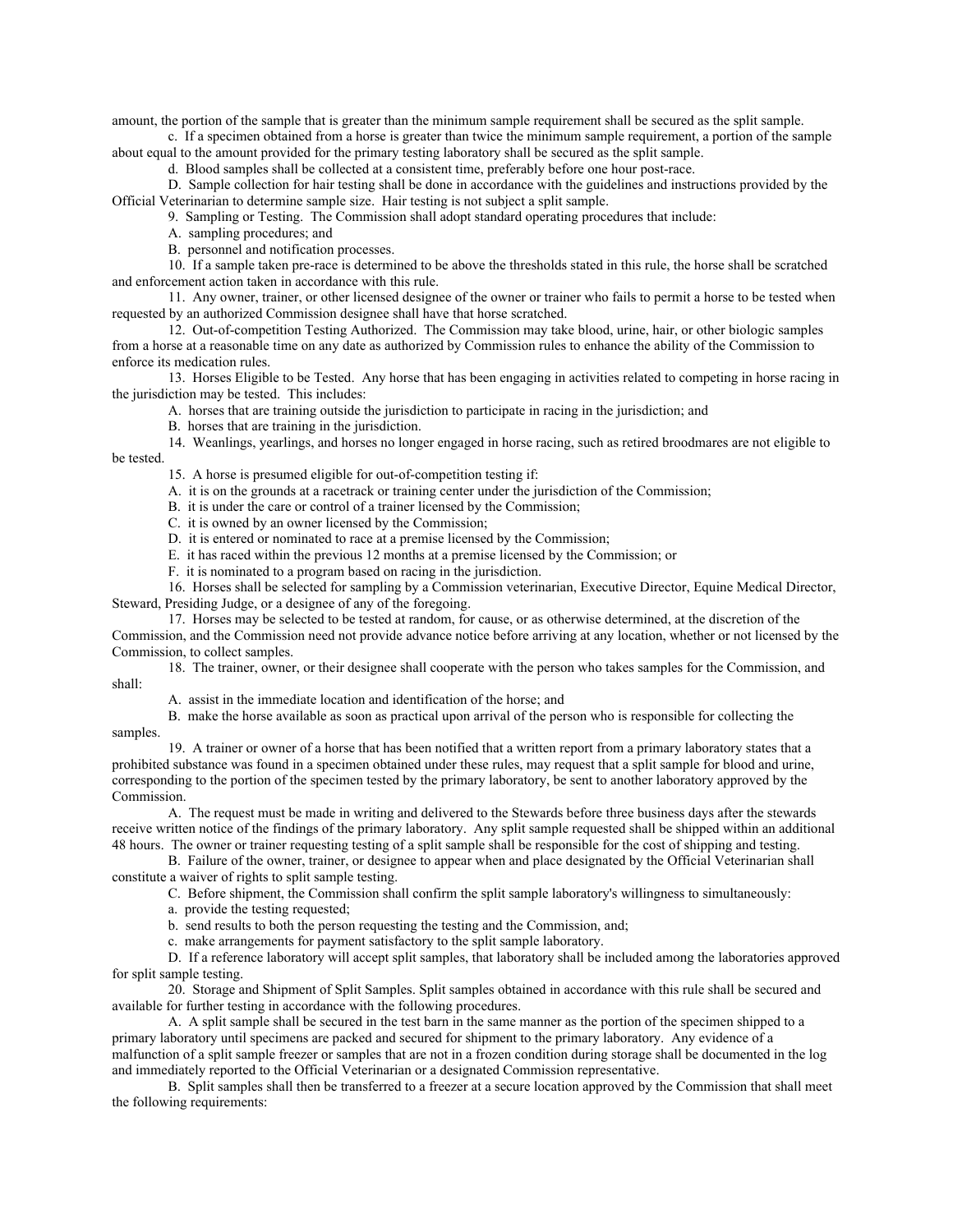- a. the freezer shall have two hasps or other devices providing for use of two independent locks;
- b. one lock shall be the property of the Commission; and
- c. one lock shall be the property of a representative of the group representing a majority of the horsemen at a race

## meeting.

C. The locks shall be closed and locked to prevent access, except as provided by these rules.

D. A freezer for storage of split samples shall only be opened under the following circumstances:

- a. to deposit or remove split samples; or
- b. to inventory, or check the condition of samples.

E. When a freezer used for storage of split samples is opened, it shall be attended by both a representative of the Commission and the owner or trainer of the horse, or their designee.

- F. A chain of custody log shall be maintained and shall record each time a split sample freezer is opened to:
- a. specify each person in attendance;
- b. specify the purpose for opening the freezer;
- c. identify split samples deposited or removed;
- d. specify the date and time the freezer was opened, the time the freezer was closed; and
- e. verify that both locks were secured before and after opening the freezer.

G. The Commission shall also provide a Split Sample Chain of Custody Verification Form. The form, including any additional information the Official Veterinarian may require, shall be completed during the retrieval, packaging, and shipment of the split sample, specifying:

a. the date and time the sample is removed from the split sample freezer;

- b. the sample number;
- c. the address where the split sample is to be sent;
- d. the name of the carrier and the address where the sample is to be taken for shipment;
- e. verification of retrieval of the split sample from the freezer including packaging;
- f. verification of the address of the laboratory on the sample package;
- g. verification of the condition of the sample package immediately before transfer of custody to the carrier; and
- h. the date and time custody of the sample is transferred to the carrier.

21. The owner, trainer, or designee shall pack the split sample for shipment in the presence of a representative of the Commission, in accordance with the packaging procedures recommended by the Commission.

22. Laboratory Minimum Standards. Laboratories conducting either primary or split post-race sample analysis shall meet at least the following minimum standards.

A. The laboratory must be accredited by an accrediting body designated by the Association of Racing Commissioners International to standards set forth and required by the Commission

B. A testing laboratory shall:

- a. have, or have access to, LC/MS instrumentation for screening or confirmation purposes; and
- b. be able to meet minimum standards of detection, which are defined as the specific concentration at which a

laboratory is expected to detect the presence of a particular substance or metabolite; or by the adoption of a regulatory threshold. 23. Postmortem Examinations.

A. The Commission may require a postmortem examination of any horse that dies or is euthanized on association grounds.

B. If a postmortem examination is to be conducted, the Commission or its representative shall take possession of the horse upon death for postmortem examination.

C. Shoes and equipment on the horse's legs shall be left on the horse.

D. If a postmortem examination is to be conducted, the Commission or its representative shall collect blood, urine, bodily fluids, or other biologic specimens immediately, if possible before euthanasia.

E. The Commission may submit blood, urine, bodily fluids, or other biologic specimens collected during a postmortem examination for analysis.

F. The presence of a prohibited substance in a specimen collected during the postmortem examination may constitute a violation.

G. Licensees shall be required to comply with postmortem examination requirements as a condition of licensure.

H. In proceeding with a postmortem examination, the Commission or its designee shall coordinate with the owner or the owner's agent to determine and address any insurance requirements.

I. The owner of the deceased horse shall pay any charges due the Official Veterinarian or a licensed veterinarian employed to conduct the postmortem examination.

J. If any licensed veterinarian other than the Official Veterinarian or their designee performs a postmortem examination, the veterinarian shall submit the record of the postmortem examination to the Official Veterinarian within 72 hours of the examination.

#### **R52-7-9. Running the Race.**

1. Jockeys to Report. Each jockey engaged to ride in a race shall report to the jockey room at least one hour before post time of the first race and shall weigh out at the appointed time unless excused by the Stewards. After reporting, a jockey shall not leave the jockey room until their riding engagements have been fulfilled or unless excused by the Stewards.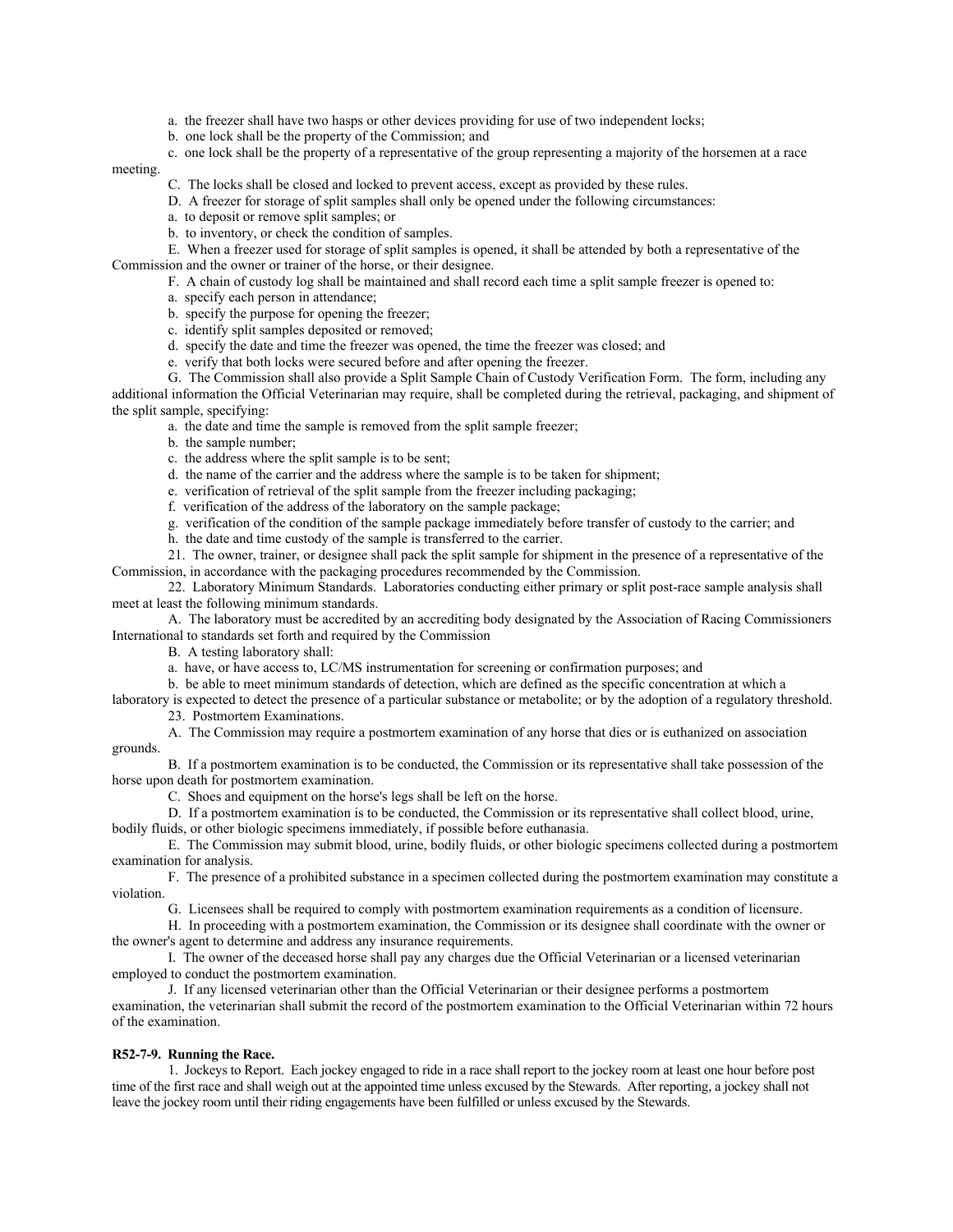2. Entrance to Jockey Room Prohibited. Except with permission of the Stewards or the Commission, no person shall be permitted entrance into the jockey room from one hour before post time for the first race until after the last race other than jockeys, their attendants, racing officials and security officers on duty, and organization employees performing required duties.

3. Weighing Out. Each jockey taking part in a race shall be weighed out by the Clerk of Scales no more than one hour preceding the time designated for the race. Any overweight in excess of one pound shall be declared by the jockey to the Clerk of Scales, who shall report such overweight and any change in jockeys to the stewards for immediate public announcement. A jockey's weight includes the riding costume, racing saddle and pad; but shall not include the jockey's safety helmet, whip, the horse's bridle or other regularly approved racing tack. A jockey shall be neat in appearance and shall wear a conventional riding costume.

4. Unruly Horses in the Paddock. If a horse is so unruly in the saddling paddock that the identifier cannot read the tattoo number and properly identify the horse; or if the trainer or their assistant is uncooperative in the effort to identify the horse, then the horse may be scratched by order of the Stewards.

5. Use of Equipment. No bridle shall weigh more than two pounds, nor shall any whip weigh more than one pound or be more than 31 inches in length. No whip shall be used unless it shall have affixed to the end thereof a leather "popper." Whips are subject to inspection and approval by the Stewards. Blinkers are not to be placed on the horse until after the horse has been identified by the official identifier, except with permission of the Stewards.

6. Prohibited Use of Equipment. Jockeys are prohibited from whipping a horse excessively, brutally, or upon the head, except when necessary to control the horse. No mechanical or electrical devices or appliances other than the ordinary whip shall be possessed by any individual or used on any horse at any time a race meeting, whether in a race or otherwise.

7. Responsibility for Weight. The jockey, trainer and owner shall be responsible for the weight carried by the horse after the jockey has been weighed out for the race by the clerk of scales. The trainer or owner may substitute a jockey when the engaged jockey reports an overweight in excess of two pounds.

8. Safety Equipment Required. Each person, when mounted on a race horse within the enclosure or riding in a race, shall wear a properly fastened safety helmet and flak jacket. The Commission or the Stewards may require any other person to wear a helmet and jacket when mounted on a horse within the enclosure. Safety helmets and flak jackets required are subject to approval of the Stewards or Commission.

9. Display of Colors and Post Position Numbers. In a race, each horse shall carry a conspicuous saddle cloth number, and the jockey shall wear racing colors consisting of long sleeves and a numbered helmet cover corresponding to the number of the horse that are furnished by the organization licensee.

10. Deposit of Jockey Fee. The minimum jockey mount fee for a losing mount in the race shall be on deposit with the horsemen's bookkeeper, before the time for weighing out, and failure to have a minimum fee on deposit is cause for disciplinary action and cause for the stewards to scratch the horse for which the fee is to be deposited. The organization assumes the obligation to pay the jockey fee when earned by the engaged jockey. The jockey fee shall be considered earned when the jockey is weighed out by the clerk of scales, unless, in the opinion of the Stewards, the jockey capable of riding elects to take themselves off the mount without proper cause.

11. Requirements for Horse, Trainer, And Jockey. Each horse shall be in the paddock when appointed by the Stewards before post time for their race. Each horse shall be saddled in the paddock stall designated by the paddock judge unless special permission is granted by the Stewards to saddle elsewhere. Each trainer or their assistant trainer having the care and custody of a horse shall be present in the paddock to supervise the saddling of the horse and shall give instructions as may be necessary to assure the best performance of the horse. Each jockey participating in a race shall give their best effort to facilitate the best performance of their horse.

12. Failure to Fulfill Jockey Engagements. No jockey engaged for a certain race or for a specified time may fail or refuse to abide by their agreement unless excused by the stewards.

13. Control and Parade of Horses on the Track. The horses are under the control of the starter from the time they enter the track until dispatched at the start of the race. Horses with jockey mounted shall parade and warm up carrying their weight and wearing their equipment from the paddock to the starting gate, as well as to the finish line. Any horse failing to do so may be scratched by the Stewards. After passing the stands at least once, the horses may break formation and warm up until directed to proceed to the starting gate. In the event a jockey is injured during the parade to post or at the starting gate and must be replaced, the horse shall be returned to the paddock and resaddled with the replacement jockey's equipment. The horse shall carry the replacement jockey to the starting gate.

14. Start of The Race. When the horses have reached the starting gate, they shall be placed in their starting gate stalls in the order stipulated by the starter. Except in cases of emergency, each horse shall be started by the starter from a starting gate approved by the Commission. The starter shall see that the horses are placed in their proper positions without unnecessary delay. Causes for any delay in the start shall immediately be reported to the Stewards. If, when the starter dispatches the field, the doors at the front of the starting gate stall should not open properly due to a mechanical failure of malfunction of the starting gate, the Stewards may declare the horse to be a nonstarter. Should a horse that is not previously scratched not be in the starting gate stall, causing the horse to be left when the field is dispatched by the starter, the horse shall be declared a nonstarter by the Stewards.

15. Leaving the Race Course. Should a horse leave the course while moving from the paddock to starting gate, they shall return to the course at the nearest practical point to that at which they left the course, and shall complete their parade to the starting gate from the point at which they left the course. However, should the horse leave the course to the extent that they are out of the direct line of sight of the Stewards, or if the horse cannot be returned to the course within a reasonable amount of time, the Stewards shall scratch the horse. Any horse that leaves the course or loses its jockey during the running of a race shall be disqualified and may be placed last, or the horse may be unplaced.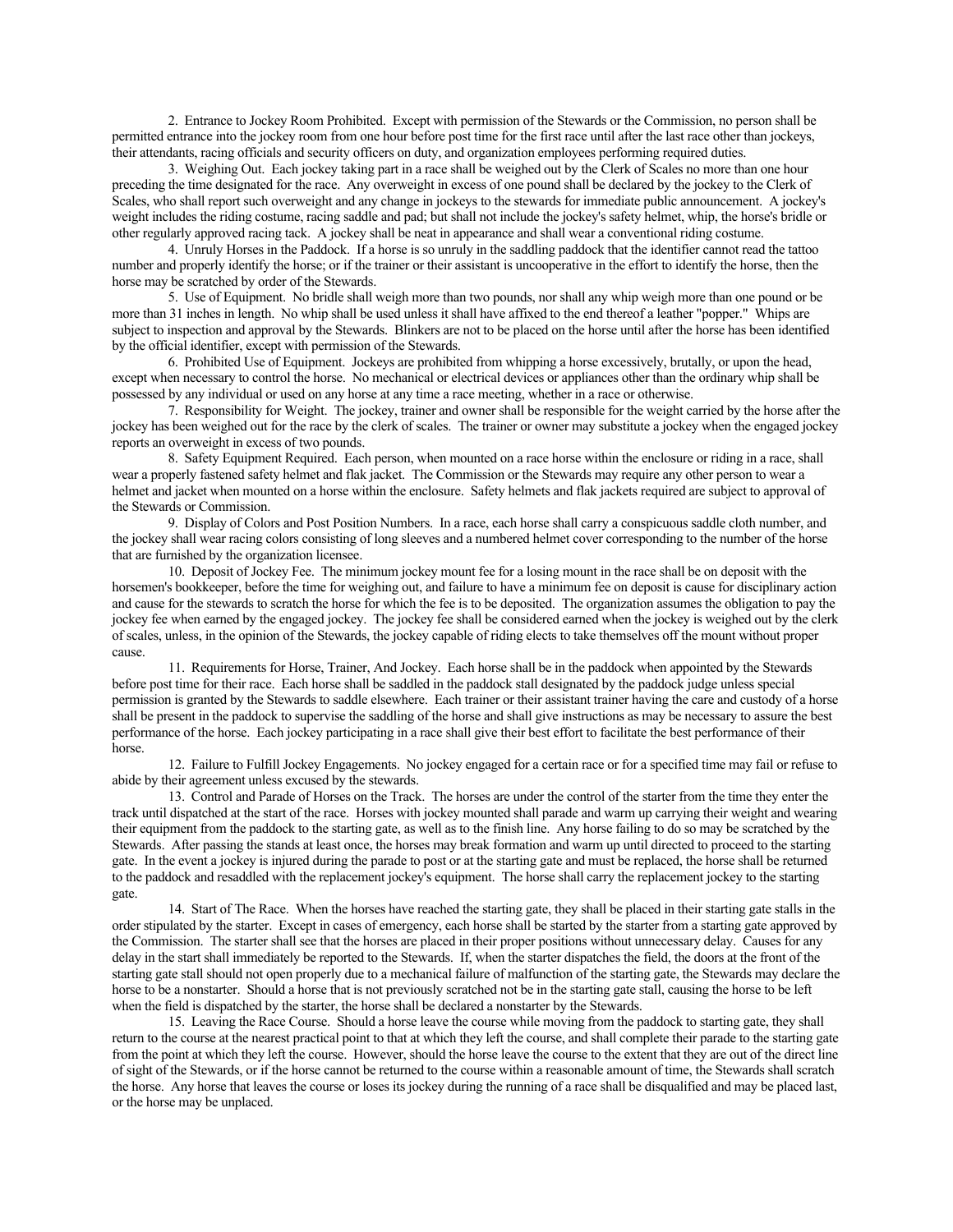16. Riding Rules. In a straightaway race, each horse shall maintain position as nearly as possible in the lane in which they start. If a horse is ridden, drifts, or swerves out of their lane in a manner that they interfere with or impede another horse, it is a foul. Each jockey shall be responsible for making their best effort to control and guide their mount in a way as not to cause a foul. The stewards shall take cognizance of riding that results in a foul, irrespective of whether an objection is lodged. If in the opinion of the Stewards, a foul is committed as a result of a jockey not making their best effort to control and guide their mount to avoid a foul, whether intentionally or through carelessness or incompetence, the jockey may be penalized at the discretion of the stewards.

17. Stewards to determine Fouls and Extent of Disqualification. The Stewards shall determine the extent of interference in cases of fouls or riding infractions. They may disqualify the offending horse and place it behind other horses as in their judgment it interfered with, or they may place it last. The Stewards may determine that a horse shall be unplaced.

18. Careless Riding. A jockey shall not ride carelessly or willfully so as to permit their mount to interfere with or impede any other horse in the race. A jockey shall not willfully strike at another horse or jockey so as to impede, interfere with, or injure the other horse or jockey. If a jockey rides in a manner contrary to this rule, the horse may be disqualified or the jockey may be fined or suspended, or otherwise disciplined.

19. Ramifications of a Disqualification. When a horse is disqualified by the Stewards, each horse in the race owned wholly or in part by the same owner, or trained by the same trainer, may be disqualified. When a horse is disqualified for interference in a time trial race, it shall receive the time of the horse it is placed behind plus 0.01 of a second penalty, or a more exact measurement if photo finish equipment permits, and shall be eligible to qualify for the finals or consolations of the race on the basis of the assigned time.

20. Dead Heat. When a race results in a dead heat, the heat shall not be run off. The purse distribution due the horses involved in the dead heat shall be divided equally between them. Prizes or trophies for which a duplicate is not awardable shall be drawn for by lot.

21. Returning to the Finish After the Race. After the race, the jockey shall return their horse to the finish and before dismounting, salute the stewards. No person shall assist a jockey in removing from their horse the equipment that is to be included in the jockey's weight except by permission of the Stewards. No person shall throw any covering over any horse at the place of dismounting until the jockey has removed the equipment that is to be included in their weight.

22. Objection - Inquiry Concerning Interference. Before the race has been declared official, a jockey, trainer or their assistant trainer, owner or their authorized agent of the horse, who has reasonable grounds to believe that their horse was interfered with or impeded or otherwise hindered during the running of a race, or that any riding rule was violated by any jockey or horse during the running of the race, may immediately make a claim of interference or foul with the Stewards or their delegate. The Stewards shall thereupon hold an inquiry into the running of the race; however, may, upon their own motion, conduct an inquiry into the running of a race. Any claim of foul, objection, or inquiry shall be immediately announced to the public.

23. Official Order of Finish. When satisfied that the order of finish is correct, that each jockey unless excused have been properly weighed in, and that the race has been properly run, in accordance with the rules of the Commission, the stewards shall declare that the order of finish is official, and it shall be announced to the public, confirmed, and the official order of finish posted for the race.

24. Time Trial Qualifiers. When two or more time trial contestants have the same qualifying time, to a degree of .001 of a second, or a more exact measurement if photo finish equipment permits, for fewer positions in the finals or consolation necessary for contestants, then a draw by lot will be conducted in accordance with Subsection R52-7-7(17). However, no contestant may draw into a finals or consolation instead of a contestant that out finished such contestant. When scheduled races are trial heats for futurities or stakes races electronically timed from the starting gates, no organization licensee shall move the starting gates or allow the starting gates to be moved until trial heats are complete, except in an emergency as determined by the Stewards.

## **R52-7-10. Objections and Protests; Hearing and Appeals.**

1. Stewards to Make Inquiry or Investigation. The Stewards shall make diligent inquiry or investigation into any complaint, objection, or protest made either upon their own motion, by any racing official, or by any other person empowered by this rule to make such complaint, protest, or objection.

2. Objections. Objections to the participation of a horse entered an any race shall be made to the Stewards in writing and signed by the objector. Except for claim of foul or interference, an objection to a horse entered in a race shall be made two hours before the scheduled post time for the first race on the day which the questioned horse is entered. Any objection shall set forth the specific reason or grounds for the objection in such detail so as to establish probable cause for the objection. The Stewards, upon their own motion, may consider an objection until the horse becomes a starter. An objection concerning claim of foul in a race may be lodged verbally to the stewards before the race results are declared official.

3. Grounds for Objections. An objection to a horse that is entered in a race shall be made on the following grounds or reasons:

A. a misstatement, error or omission in the entry under which a horse is to run;

B. the horse that is entered to run is not the horse it is represented to be at the time of entry, or that the age is erroneously given;

C. the horse is not qualified to enter under the conditions specified for the race, that the allowances are improperly claimed or not entitled the horse, or that the weight to be carried is incorrect under the conditions of the race;

D. the horse is owned in whole or in part, or leased by a person ineligible to participate in racing or otherwise ineligible to run a race as provided in these rules; or

E. that reasonable grounds exist whereby a horse was interfered with or impeded or otherwise hindered by another horse or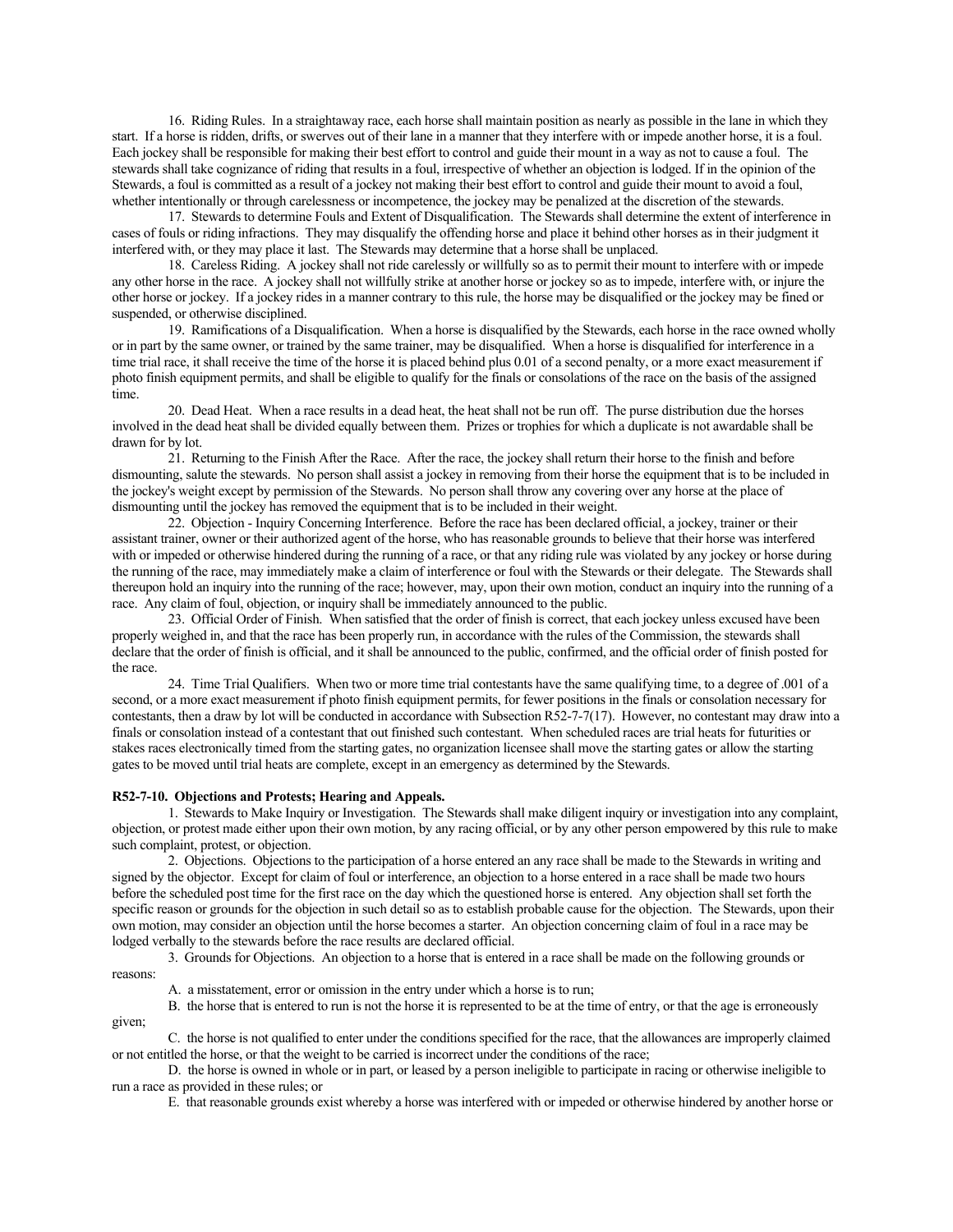jockey during the running of a race.

4. Horse Subject to Objection. The Stewards may scratch from the race any horse that is the subject of an objection if they have reasonable cause to believe that the objection is valid.

5. Protests. A protest against any horse that has started in a race shall be made to the Stewards in writing, signed by the protester, within 48 hours of the race, except as noted in Subsection R52-7-10(8). Any protest shall set forth the specific reasons for the protest in such detail as to establish probable cause for protest. The Stewards upon their own motion may consider a protest at any time.

6. Grounds for Protest. A protest may be made upon the following grounds:

A. any ground for objection set forth in Subsection R52-1-10(3);

B. that the order of finish as officially determined by the Stewards was incorrect due to oversight or errors in the numbers designated to the horses that started in the race;

C. that a jockey, trainer, or owner of a horse that started in the race was ineligible to participate in racing as provided in these rules;

D. that the weight carried by a horse was improper by reason of fraud or willful misconduct; or

E. that an unfair advantage was gained in violation of the rules.

7. Persons Empowered to File Objection or Protest. A jockey, trainer, owner or authorized agent of the horse that is entered or is a starter in a race may file an objection or protest against any other horse in the race upon the grounds set forth in this rule for objections and protests.

8. No Limitation on Time to File When Fraud Alleged. Notwithstanding any other provision in this rule, the time limitation on the filing of protests shall not apply in any case in which fraud or willful misconduct is alleged, provided that the Stewards are satisfied that the allegations are bona fide and susceptible to verification.

9. Frivolous or Inaccurate Objection or Protest. No person shall knowingly file a frivolous, inaccurate, false, or untruthful objection or protest; nor shall any person present their objection or protest to the stewards in a disrespectful or undignified manner.

10. Horse to be disqualified on Valid Protest. If a protest against a horse that has run in a race is declared valid, that horse may be disqualified. A horse disqualified that was a starter in the race, may be placed last in the order of finish or may be unplaced. The Stewards or the Commission may order any purse, award or prize for any race withheld from distribution pending the determination of the protest. In the event any purse, award or prize has been distributed to a person on behalf of a horse that by protest or other reason is disqualified or determined not to be entitled to the purse, award or prize, the stewards or the Commission may order the purse, award or prize returned and redistributed to the rightful person. Any person who fails to comply with an order to return any purse, award, or prize previously distributed shall be suspended until its return.

11. Notification of and Representation at Hearing. Adequate notice of hearing shall be given to every summoned person in accordance with the procedures set forth in Subsection R52-7-3(6). Each person alleged to have committed a rule violation or who is called to testify before the Stewards is entitled at the persons expense to have counsel present evidence and witnesses on their behalf and to cross-examine other witnesses at the hearing.

12. Testimony and Evidence at Hearing. Each person called to a hearing before the Stewards for a rule violation shall be allowed to present testimony, produce witnesses, cross-examine witnesses, and present documentary evidence in accordance with the rules of privilege recognized by law.

13. Duty of Disclosure. It is the duty and obligation of each licensee to make full disclosure at a hearing before the Commission or before the Stewards of any knowledge they have of a violation of any racing law or of the rules of the Commission. No person may refuse to testify at any hearing on any relevant matter except in the proper exercise of a legal privilege, nor shall any person testify falsely.

14. Failure to Appear. Any licensee or summoned person who fails to appear before the Stewards or the Commission after they have been ordered personally or in writing to do so, may be suspended pending appearance before the Stewards or the Commission. Nonappearance of a summoned person after adequate notice may be construed as a waiver of right to be present at a hearing.

15. Record of Hearing. Hearings before the Stewards or Commission shall be recorded. The portion of a hearing that includes deliberations in executive session need not be recorded. A written transcript or a copy of the tape recording shall be made available to any person alleged to have committed a violation of the law upon written request and payment of appropriate reimbursement cost for transcription or reproduction.

16. Vote on Steward's Decision. A majority vote shall decide any question to which the authority of the Stewards extends. If a vote is not unanimous, the dissent steward shall provide a written record to the Commission of the reasons for such dissent within 72 hours of the vote.

17. Rulings by The Stewards. Any ruling or order issued by the Stewards shall specify the full name of the licensee or person subject to the ruling or order, most recent address on file with the Commission, date of birth, social security number, statement of the offense charged including any rule number; date of ruling; fine or suspension imposed or other action taken, changes in the order of finish and purse distribution in a race, when appropriate, and any other information deemed necessary by the Stewards or the Commission. Any member of a Board of Stewards may, after consultation with and by mutual agreement of the other Stewards, issue an Order or Notice signed by one steward on behalf of the Board of Stewards. Subsequently, an Order containing all three stewards' signatures shall be made part of the official record.

18. Summary Suspension of Occupation Licensee. If the Stewards or the Commission find that the public health, safety, or welfare require emergency action and incorporates a finding to that effect in any Order, summary suspension may be ordered pending proceedings for revocation or other action, which proceedings shall be promptly initiated and held as provided in Subsection R52-7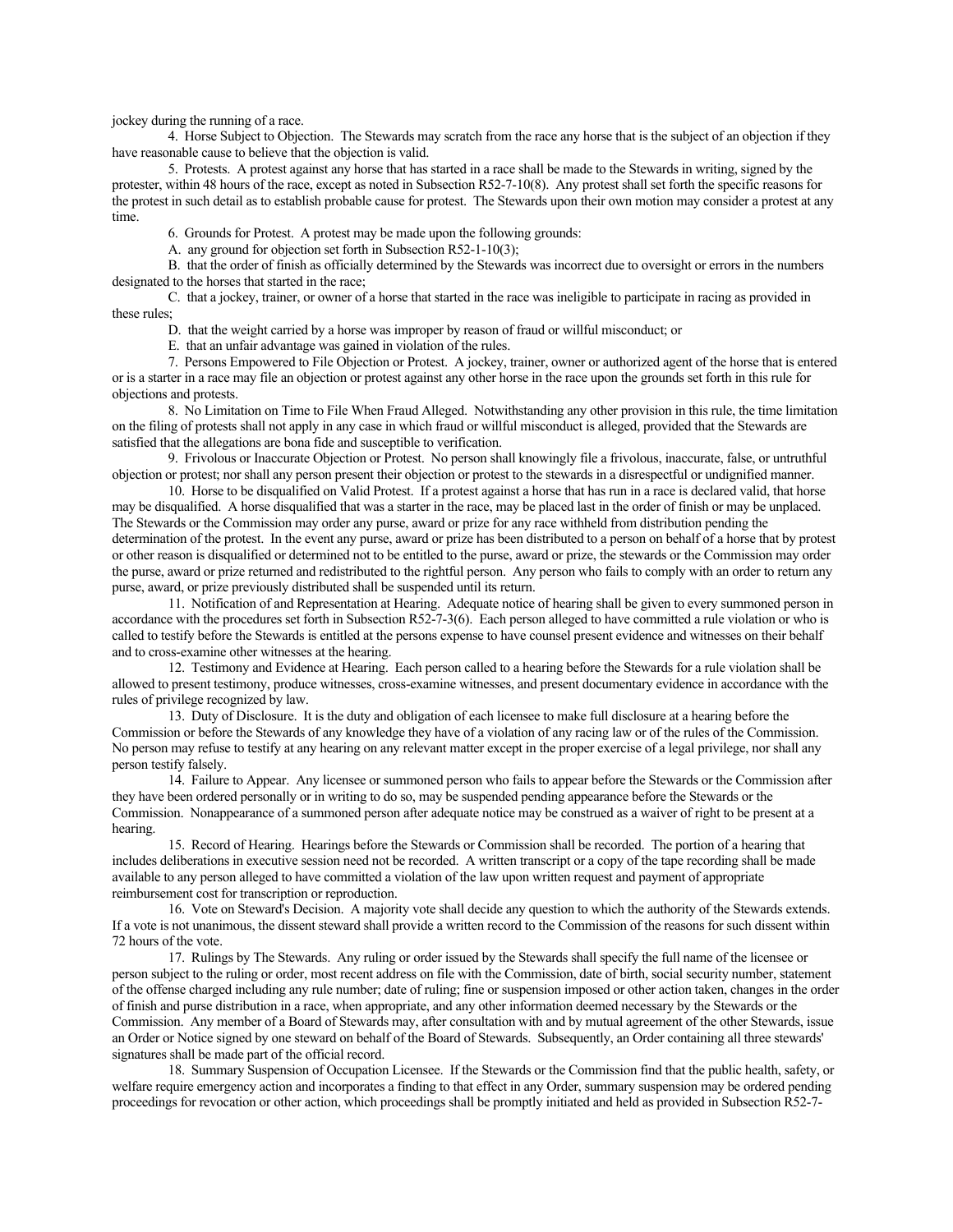10(19).

19. Duration of Suspension or Revocation. Unless execution of an order of suspension or revocation is stayed by the Commission or a court of competent jurisdiction, a person's occupation license, suspended or revoked, shall remain suspended or revoked until the final determination has been made pursuant to Section R52-7-5.

20. Grounds for Appeal From Decision of The Stewards. Any decision of the Stewards, except decisions regarding disqualifications for interference during the running of a race, may be appealed to the Commission. The decision may be overruled if it is found by a preponderance of evidence that:

A. the Stewards mistakenly interpreted the law; or

B. the appellant produces new evidence of a convincing nature that, if found to be true, would require the overruling of the decision; or

C. the best interests of racing and the state may be better served.

21. Appeal from Decision of The Stewards. The Commission shall review hearings of any case referred to the Commission by the Stewards or appealed to the Commission from the decisions of the Stewards except as otherwise provided in this rule. Upon every appealable decision of the Stewards, the person subject to the decision or Order shall be made aware of their right to an appeal before the Commission and the necessary procedures thereof. Appeals shall be made no later than 72 hours or the third calendar day from the date of the rendering of the decision of the Stewards unless the Commission extends the time for filing for good cause. Any extension should not exceed 30 days from the rendering date. The appeal shall be in writing, signed by the appellant, and shall contain their full name, present mailing address, and present phone number; and shall set forth the facts and any new evidence the appellant believes to be grounds for an appeal before the Commission. Action on a hearing request must begin by the Commission within 30 days of the filing of the appeal. An appeal shall not affect a decision of the Stewards until the appeal has been sustained or dismissed or a stay order issued.

22. Appointment of Hearing Examiners. When directed by the Commission, any qualified person may sit as a hearing examiner for the taking of evidence in any matter pending before the Commission. Any hearing examiner shall report to the Commission Findings of Fact and Conclusions of Law, and the Commission shall determine the matter as if the evidence had been presented to the full Commission.

23. Hearings on Agreement. Persons aggrieved as of the result of a Stewards' ruling in a preliminary or trial race may request a hearing before the executive director of the Commission to review the ruling. If interested parties waive the right to receive ten-day notice of hearing, such a hearing may be heard on a day certain within seven days after the preliminary or trial race in question. Any appeals shall be heard on days set by the executive director of the Commission or anyone acting in their stead.

24. Temporary Stay Order. The Executive Director may, upon consultation with the direction of a minimum of three Commissioners, issue or deny a temporary stay order to stay execution of any ruling, order or decision of the Stewards except stewards' decisions regarding disqualifications for interference during the running of a race. Any application for a temporary stay shall be in writing, signed by the appellant; shall contain their full name, present mailing address, and present phone number; shall set forth the facts and any evidence to justify the issuance of the stay; and shall be filed with the Office of the Commission as specified in Subsection R52-7-3(7). The granting of a temporary stay order shall carry no presumption that the stayed decision of the Stewards is or may be invalid, and a temporary stay order may be dissolved at any time by further order of the executive director upon consultation with and the direction of a minimum of three Commissioners.

25. Appearance at Hearing Upon Appeal. The Commission shall notify the appellant and the Stewards of the date, time, and location of its hearing in the matter upon appeal. The burden shall be on the appellant to provide the facts necessary to sustain the appeal.

26. Complaints Against Officials. Any complaint against a racing official other than a steward shall be made to the Stewards in writing and signed by the complainant. Any complaints shall be reported to the Commission by the stewards, together with a report of the action taken or the recommendation of the Stewards. Complaints against any Stewards shall be made in writing to the executive director of the Commission and signed by the complainant.

27. Rulings on Admissibility and Evidence. In hearings, the chairperson, chief steward, or other person as may be designated, shall make rulings on admissibility and introduction of evidence. A ruling shall prevail, except when a Commission member or a steward requests a poll of the panel, and the ruling is overturned by majority vote.

#### **R52-7-11. General Conduct.**

1. Conditions of Meeting Binding Upon Licensees. The Commission, recognizing the necessity for an organization to comply with the requirements of its license and to fulfill its obligation to the public and the state with the best possible uninterrupted services in the comparatively short licensed period, provides that organizations, officials, horsemen, owners, trainers, jockeys, grooms, farriers, organization employees, and licensees who have accepted, directly or indirectly, with reasonable advance notice, the conditions defined by these rules under which an organization engages and plans to conduct a race meeting, shall be bound thereby.

2. Trainer Responsibility. The trainer is presumed to know the "Rules of Racing" and is responsible for the condition, soundness, and eligibility of the horses they enter in a race. Should the chemical analysis, urine or otherwise, taken from a horse under their supervision show the presence of any drug or medication of any kind or substance, whether drug or otherwise, regardless of the time it may have been administered, it shall be taken as prima facie evidence that the drug was administered by or with the knowledge of the trainer or persons under their supervision having care or custody of the horse. At the discretion of the Stewards or Commission, the trainer and any other persons shown to have had care or custody of the horse may be fined or suspended or both. Under this rule, the trainer is also responsible for any puncture mark on any horse they enter in a race, found by the Stewards upon recommendation of the Official Veterinarian to evidence injection by syringe. If the trainer cannot be present on race day, they shall designate an assistant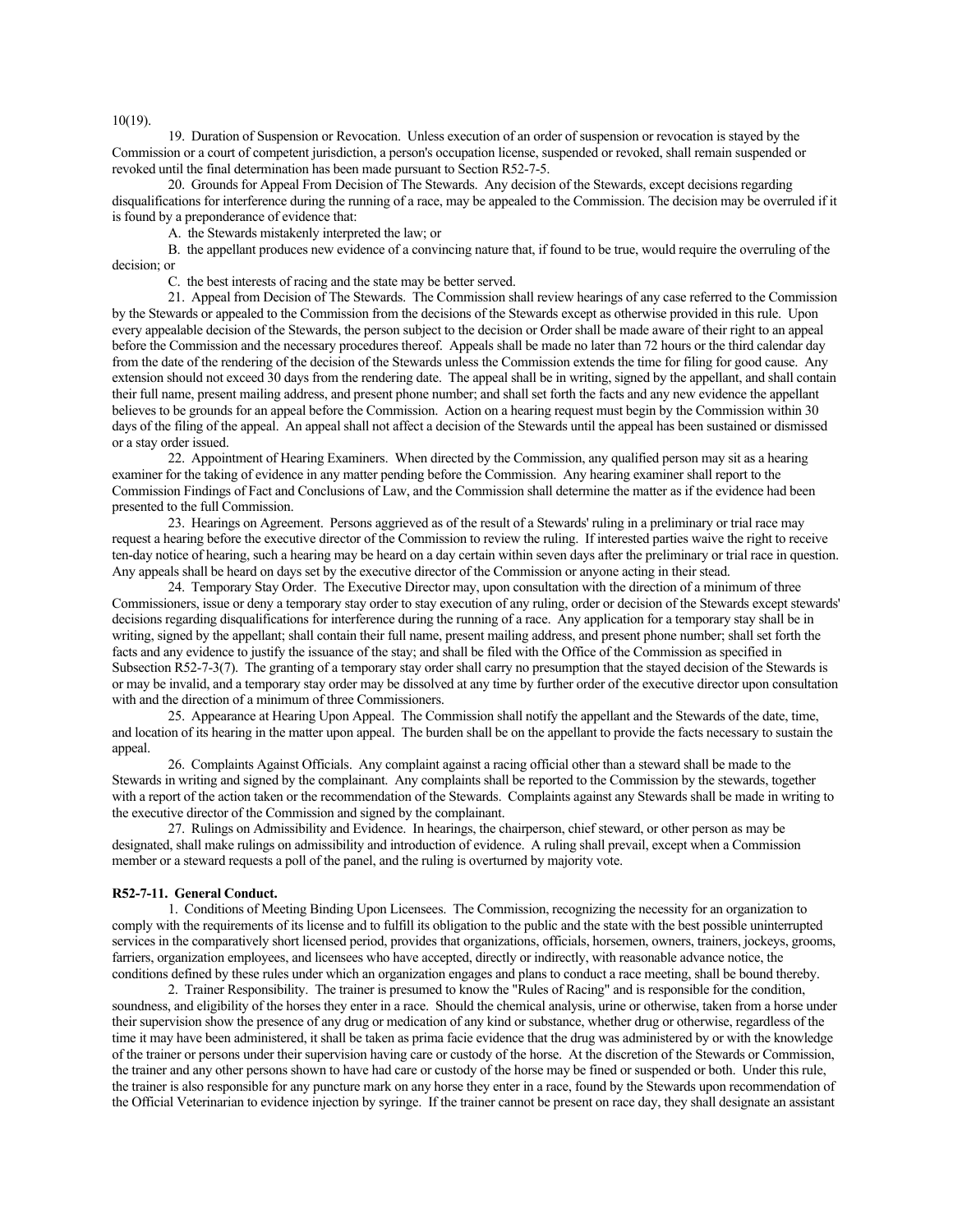trainer. Designation shall be made before time of entry, unless otherwise approved by the stewards. Failure to fully disclose the actual trainer of a horse participating in an approved race shall be grounds to disqualify the horse, and subject the actual trainer to possible disciplinary action by the stewards or the Commission. Designation of an assistant trainer shall not relieve the trainer's absolute responsibility for the conditions and eligibility of the horse, but shall place the assistant trainer under absolute responsibility also. Willful failure by the trainer to be present at, or refusal to allow the taking of any specimen, or any act or threat to prevent or otherwise interfere shall be cause for disqualification of the horse involved; and the matter shall be referred to the Stewards for further action.

3. Altering Sex of Horse. Any alteration to the sex of a horse from the sex as recorded on the Certificate of Foal Registration or other official registration Certificate of the horse shall be immediately reported by the trainer to the racing secretary and the official horse identifier if the horse is registered to race at any race meeting.

4. Official Workouts and Schooling Races. No trainer shall permit a horse in their charge to be taken on to the track for training or a workout except during hours designated by the organization. A trainer desiring to engage a horse in a workout or schooling race shall, before the workout or race, identify the horse by registered name and tattoo number when requested to do so by the Stewards or their authorized representative.

5. Intoxication. No licensee, employee of the organization or its concessionaires, shall be under the influence of intoxicating liquor, the combined influence of intoxicating liquor and any controlled dangerous substance, or under the influence of any narcotic or other drug while within the enclosure. No person shall in any manner or at any time disturb the peace or make themselves obnoxious on the enclosure of an organization.

6. Firearms. No person shall have any firearm within the enclosure unless they are a fully qualified peace officer as defined in the laws of Utah, or is acting in accordance with Title 53, Chapter 5, Part 7, Concealed Weapons Act and Title 76, Chapter 10, Part 5, Weapons. A person carrying a concealed weapon may be asked to show a valid, current concealed weapons permit before being allowed to enter the facility.

7. Financial Responsibility. No licensee shall willfully and deliberately fail or refuse to pay any monies when due for any service, supplies or fees connected with their operations as a licensee, nor shall they falsely deny any amount due or the validity of the complaint with the purpose of hindering or delaying or defrauding the person to whom such indebtedness is due. A Commission authorized license may be suspended pending settlement of the financial obligation. Any financial responsibility complaint against a licensee shall be in writing, signed by the complainant, and accompanied by documentation of the services, supplies or fees alleged to be due, or by a judgment from a court.

8. Checks. No licensee shall write, issue, make, or present a bad check in payment for any license fee, fine, nomination or entry fee or other fees, or for any service or supplies. The fact that a check is returned to the payee by the bank as refused is a ground for suspension pending satisfactory redemption of the returned check.

9. Gratuity to Starter or Assistant Starter. No person shall offer or give money or other gratuity to any starter or assistant starter, nor shall any starter or assistant starter receive money or other compensation, gratuity or reward, in connection with the running of any race or races except compensation received from an organization for official duties.

10. Possession of Contraband. No person other than a veterinarian or an animal technician licensed by the Commission shall have in their possession within the enclosure during sanctioned meetings any prohibited substance, or any hypodermic syringe or hypodermic needle or similar instrument which may be used for injection except as provided in Subsection R52-7-8(1). No person shall have in their possession within the enclosure during any recognized meeting any device other than the ordinary whip which can be used to stimulating or depressing the horse or affecting its speed at any time. The stewards may permit the possession of drugs or appliances by a licensee for personal medical needs under such conditions as the stewards may impose.

11. Bribes. No person shall give, or offer or promise to give, or try to give or offer any money, bribe, or thing of value to any owner, trainer, jockey, agent, or any other person participating in the conduct of a race meeting in any capacity, with the intention, understanding, or agreement that the owner, trainer, jockey, agent or other person shall not use their best efforts to win a race or so conduct themselves in a race that any other participant in a race shall be assisted or enabled to win a race; nor shall any trainer, jockey, owner, agent, or other person participating at any race meeting accept, offer to accept, or agree to accept any money, bribe, or thing of value with the intention, understanding, or agreement that they will not use their best efforts to win a race or to so conduct themselves so that any other horse or horses entered in a race shall be assisted or enabled to win the race.

12. Trainer's Duty to Ensure Licensed Participation. No trainer shall have in their custody within the enclosure of any race meeting any horse owned in whole or in part by any person who is not licensed as a horse owner by the Commission unless the owner has filed an application for license as a horse owner with the Commission and the same is pending before the Commission; nor shall any trainer have in their employ within the enclosure any groom, stable employee, stable agent, or other person required to be licensed, unless such person has a valid license. Any changes of commissioned licensed personnel shall be reported immediately to the Commission.

13. Conduct Detrimental to Horse Racing. No licensee shall engage in any conduct prohibited by law and by the rules of the Commission, nor shall any licensee engage in any conduct which by its nature is unsportsmanlike or detrimental to the best interest of horse racing.

14. Denial of Access to Private Property. Nothing contained in these rules shall be deemed, expressly or implicitly, to prevent an organization from exercising the right to deny access to or to remove any person from the organization's premises or property for just cause.

15. Tricks or Schemes. No person shall falsify, conceal, or cover up by trick, scheme, or device a material fact; or make any false, fictitious, or fraudulent statements or representations; or make or use any false writing or document knowing they contain any false, fictitious, or fraudulent statement or entry regarding the earlier racing record, pedigree, identity, or ownership of a registered animal in any matter related to the breeding, buying, selling, or racing of the animal.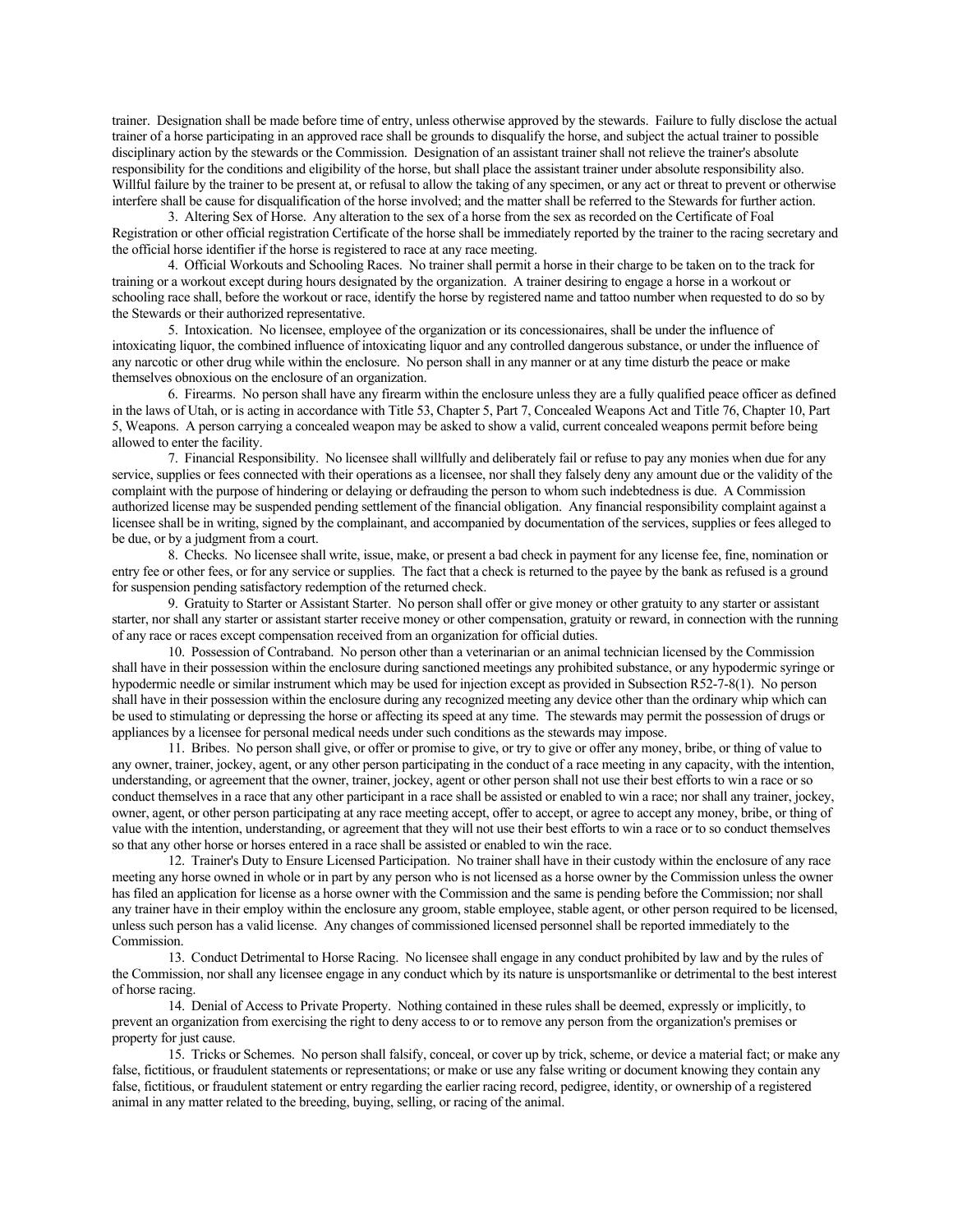16. Prearranging the Outcome of a Race. No licensed or unlicensed person may try or conspire to prearrange the outcome of a race.

### **R52-7-12. Fire Prevention and Security.**

1. Security Control. Each organization conducting a race meeting shall maintain security controls over its premises, and security controls are subject to the approval of the Commission.

2. Identification Required. No person shall be admitted to a restricted area within the enclosure without a license, visitor's pass, or other identification issued by the Commission or the organization on their person. When deemed advisable, the Stewards or the organization may require the visible display of the identification as a badge. No person shall use the license or credential issued to another, nor shall any person give or loan their license or credential to any other person.

3. Organization Credentials. The racing organization shall establish a system or method of issuing credentials or passes to restrict access to its restricted areas or to ensure that all participants at its meeting are licensed as required by this rule; except that no system or methods may exclude any investigator or employee of the Commission or any peace officer when on duty; nor shall any person be excluded solely on the basis of sex, color, creed, or national origin or ancestry.

4. Organization to Prevent Unauthorized Access to Restricted Areas. Unless granted exemption by the Commission, each organization shall prevent access to and shall remove or cause to be removed from its restricted areas any person who is unlicensed, or who has not been issued a visitor's pass or other identifying credential, or whose presence in the restricted area is unauthorized. Nothing herein shall be construed to exclude members of the Commission and any staff members of the Commission in the conduct of official duties.

5. Examination of Personal Effects. The Commission, its authorized officers or agents may enter the stables, rooms, or other places within the premises of a recognized meeting to inspect and examine the personal effects and property of any licensee or other person in or about or permitted access to any restricted area; and each licensee in accepting their license, and each person entering such restricted area, does thereby consent thereto.

6. Obedience to Security Officers and Public Safety Officers. No licensee shall willfully ignore or refuse to obey any order issued by the stewards; the Commission; any security officer of the organization; any public officer of any police, fire, or law enforcement agency when an order is issued or given in the performance of duty to control any hazardous situation or occurrence. No person shall interfere with public safety officers, security officers, or any racing official in the performance of their duties.

### **R52-7-13. Prohibited Practices.**

1. No person may have or use a drug, substance, or medication on the premises of a facility under the jurisdiction of the Commission if:

- A. a recognized analytical method has not been developed to detect and confirm the administration of the substance;
- B. the use of the substance may endanger the health or welfare of the horse or endanger the safety of the rider;
- C. the use of the substance may adversely affect the integrity of racing; or
- D. no generally accepted use of the substance in equine care exists.

2. Prohibited Substances and Methods. The Commission incorporates by reference, a list of prohibited substances and methods of administration contained in the following matrices maintained by the department: Prohibited Substances and Controlled Therapeutic Medication Schedule for Horses.

A. The substances and methods listed in the Prohibited List may not be used, and may not be possessed on the premises of a racing or training facility under the jurisdiction of the Commission, except as a restricted therapeutic use.

B. The equipment and supplies necessary for official testing, shall be provided by the organization.

3. Restricted Therapeutic Use. A limited number of medications on the Prohibited List may be exempted when administration occurs in compliance with required conditions for restricted therapeutic use found in the Utah Horse Racing Commission Controlled Therapeutic Medication Schedule for Horses incorporated by reference and maintained by the department.

4. The possession or use of the following substances or of blood doping agents, including those listed in this section, on the premises of a facility under the jurisdiction of the Commission is forbidden:

A. Aminoimidazole carboxamide ribonucleotide (AICAR);

- B. Darbepoetin;
- C. Equine Growth Hormone;
- D. Erythropietin;
- E. Hemopure, registered trademark;
- F. Myo-Inositol Trispyprophosphate (ITPP);
- G. Oxyglobin,registered trademark;
- H. Thymosin beta;
- I. Venoms or its derivatives; or
- J. Thymosin beta.

5. Other Prohibited Substances. Substances in the categories in this section shall be strictly prohibited unless otherwise provided in accordance with state law or Commission rule including:

A. a pharmacologic substance that is not approved by any governmental regulatory health authority for human or veterinary use within the jurisdiction, including:

a. a drug under pre-clinical or clinical development;

b. a discontinued drug; or